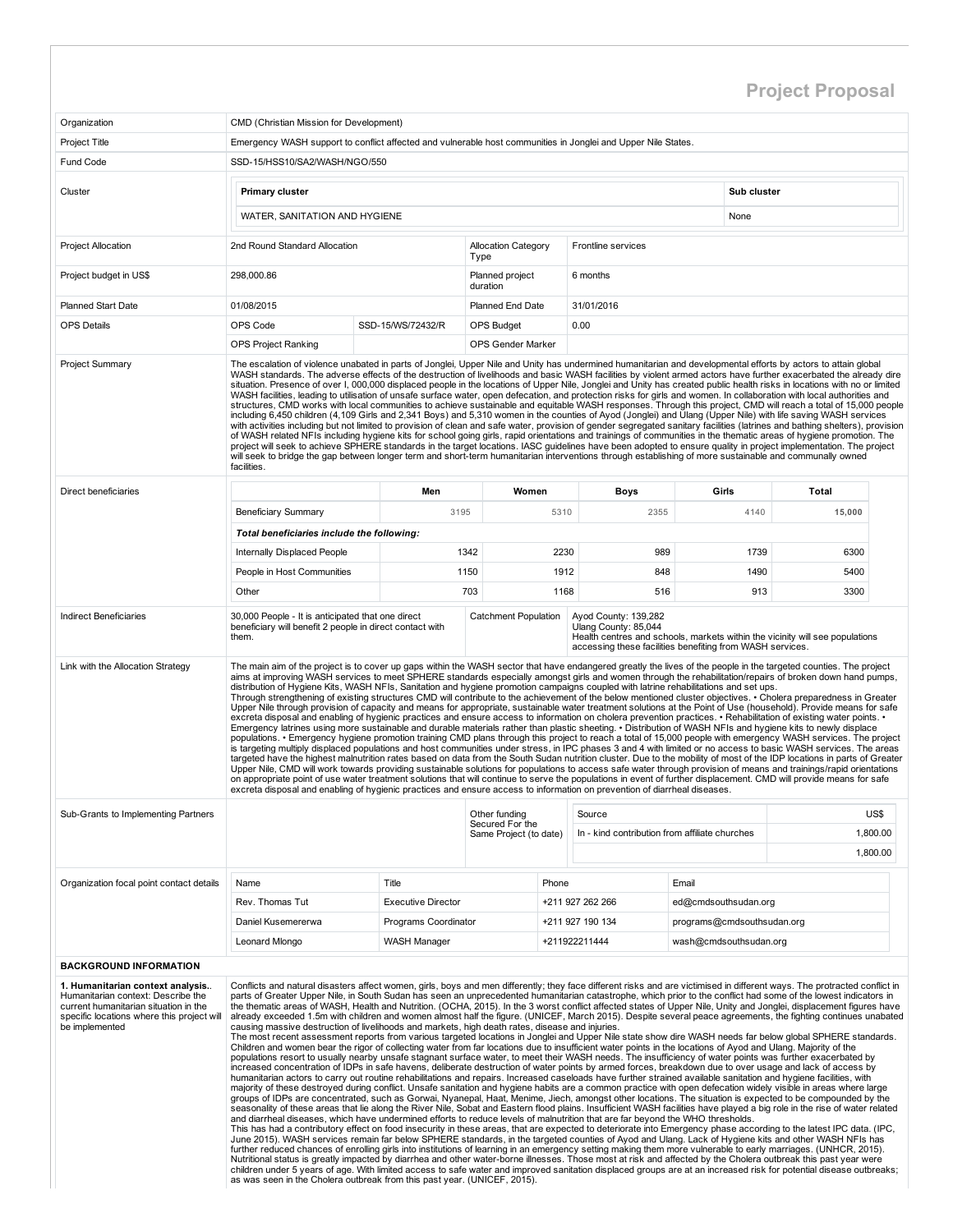| and domestic hygiene<br>Outcome 1<br>Code<br>Output 1.1<br><b>Indicators</b><br>Code<br>Indicator<br>1.1.1<br>Indicator<br>1.1.2<br>Indicator<br>1.1.3 | products and services on a sustainable and equitable basis<br>hygiene.<br><b>Description</b><br>sustainable water access<br>Cluster<br><b>WATER, SANITATION</b><br>AND HYGIENE<br><b>Means of Verification:</b><br><b>WATER, SANITATION</b><br>AND HYGIENE<br><b>Means of Verification:</b><br>WATER, SANITATION<br>AND HYGIENE | 2015 SSO 2: Affected people have access to safe, sanitary, and hygienic living environment through provision of sanitation<br>services that are secure, sanitary, user-friendly and gender-appropriate<br>2015 SSO 3: Affected people have access to improved hygienic practices, hygiene promotion and delivery of hygiene<br>IDPS, vulnerable host communities and returnees have safe, equitable, and sustainable access to sufficient quantity of water for drinking, cooking, and personal and domestic<br>Water points established/upgraded/repaired/rehabilitated to provide clean, safe, adequate and<br>Indicator<br>[Frontline services] # of Existing water points rehabilitated<br>GPS Coordinates, Photographic and video / photos evidence, field monitoring reports, IRNAs, beneficiary feedback forms, Borehole log documents, physical<br>observation<br># of Boreholes rehabilitated<br>GPS Coordinates, Photographic and video / photos evidence, field monitoring reports, IRNAs, beneficiary feedback forms, Borehole log documents, physical<br>observation<br># of hand dug wells rehabilitated                                                                                                                                                                                                                                                                                                                                                                    | <b>Assumptions &amp; Risks</b> | sector assistance to people in need<br>Men | sector assistance to people in need<br>SO 1: Save lives and alleviate suffering by providing multi-<br>Accessibility of targeted locations, timely disbursement of project funds to<br>facilitate the quick-start of the project activities, County Government providing<br>adequate security in areas prone. The overall security status in country<br>intervention. Airstrips always remains land-able to UNHAS flights to enable<br>Juba, Bor staff pay weekly/monthly visits to the project sites.<br><b>End Cycle Beneficiaries</b><br>Women | SO 1: Save lives and alleviate suffering by providing multi-<br><b>Boys</b> | Girls | 30<br>30<br>remains calm. Effectiveness of logistics between Juba and locations targeted by<br>End-<br>Cycle<br>Target<br>60<br>40<br>20 |
|--------------------------------------------------------------------------------------------------------------------------------------------------------|---------------------------------------------------------------------------------------------------------------------------------------------------------------------------------------------------------------------------------------------------------------------------------------------------------------------------------|-------------------------------------------------------------------------------------------------------------------------------------------------------------------------------------------------------------------------------------------------------------------------------------------------------------------------------------------------------------------------------------------------------------------------------------------------------------------------------------------------------------------------------------------------------------------------------------------------------------------------------------------------------------------------------------------------------------------------------------------------------------------------------------------------------------------------------------------------------------------------------------------------------------------------------------------------------------------------------------------------------------------------------------------------------------------------------------------------------------------------------------------------------------------------------------------------------------------------------------------------------------------------------------------------------------------------------------------------------------------------------------------------------------------------------------------------------------------------------------------|--------------------------------|--------------------------------------------|---------------------------------------------------------------------------------------------------------------------------------------------------------------------------------------------------------------------------------------------------------------------------------------------------------------------------------------------------------------------------------------------------------------------------------------------------------------------------------------------------------------------------------------------------|-----------------------------------------------------------------------------|-------|------------------------------------------------------------------------------------------------------------------------------------------|
|                                                                                                                                                        |                                                                                                                                                                                                                                                                                                                                 |                                                                                                                                                                                                                                                                                                                                                                                                                                                                                                                                                                                                                                                                                                                                                                                                                                                                                                                                                                                                                                                                                                                                                                                                                                                                                                                                                                                                                                                                                           |                                |                                            |                                                                                                                                                                                                                                                                                                                                                                                                                                                                                                                                                   |                                                                             |       |                                                                                                                                          |
|                                                                                                                                                        |                                                                                                                                                                                                                                                                                                                                 |                                                                                                                                                                                                                                                                                                                                                                                                                                                                                                                                                                                                                                                                                                                                                                                                                                                                                                                                                                                                                                                                                                                                                                                                                                                                                                                                                                                                                                                                                           |                                |                                            |                                                                                                                                                                                                                                                                                                                                                                                                                                                                                                                                                   |                                                                             |       |                                                                                                                                          |
|                                                                                                                                                        |                                                                                                                                                                                                                                                                                                                                 |                                                                                                                                                                                                                                                                                                                                                                                                                                                                                                                                                                                                                                                                                                                                                                                                                                                                                                                                                                                                                                                                                                                                                                                                                                                                                                                                                                                                                                                                                           |                                |                                            |                                                                                                                                                                                                                                                                                                                                                                                                                                                                                                                                                   |                                                                             |       |                                                                                                                                          |
|                                                                                                                                                        |                                                                                                                                                                                                                                                                                                                                 |                                                                                                                                                                                                                                                                                                                                                                                                                                                                                                                                                                                                                                                                                                                                                                                                                                                                                                                                                                                                                                                                                                                                                                                                                                                                                                                                                                                                                                                                                           |                                |                                            |                                                                                                                                                                                                                                                                                                                                                                                                                                                                                                                                                   |                                                                             |       |                                                                                                                                          |
|                                                                                                                                                        |                                                                                                                                                                                                                                                                                                                                 |                                                                                                                                                                                                                                                                                                                                                                                                                                                                                                                                                                                                                                                                                                                                                                                                                                                                                                                                                                                                                                                                                                                                                                                                                                                                                                                                                                                                                                                                                           |                                |                                            |                                                                                                                                                                                                                                                                                                                                                                                                                                                                                                                                                   |                                                                             |       |                                                                                                                                          |
|                                                                                                                                                        |                                                                                                                                                                                                                                                                                                                                 |                                                                                                                                                                                                                                                                                                                                                                                                                                                                                                                                                                                                                                                                                                                                                                                                                                                                                                                                                                                                                                                                                                                                                                                                                                                                                                                                                                                                                                                                                           |                                |                                            |                                                                                                                                                                                                                                                                                                                                                                                                                                                                                                                                                   |                                                                             |       |                                                                                                                                          |
|                                                                                                                                                        |                                                                                                                                                                                                                                                                                                                                 |                                                                                                                                                                                                                                                                                                                                                                                                                                                                                                                                                                                                                                                                                                                                                                                                                                                                                                                                                                                                                                                                                                                                                                                                                                                                                                                                                                                                                                                                                           |                                |                                            |                                                                                                                                                                                                                                                                                                                                                                                                                                                                                                                                                   |                                                                             |       |                                                                                                                                          |
|                                                                                                                                                        |                                                                                                                                                                                                                                                                                                                                 |                                                                                                                                                                                                                                                                                                                                                                                                                                                                                                                                                                                                                                                                                                                                                                                                                                                                                                                                                                                                                                                                                                                                                                                                                                                                                                                                                                                                                                                                                           |                                |                                            |                                                                                                                                                                                                                                                                                                                                                                                                                                                                                                                                                   |                                                                             |       |                                                                                                                                          |
|                                                                                                                                                        |                                                                                                                                                                                                                                                                                                                                 |                                                                                                                                                                                                                                                                                                                                                                                                                                                                                                                                                                                                                                                                                                                                                                                                                                                                                                                                                                                                                                                                                                                                                                                                                                                                                                                                                                                                                                                                                           |                                |                                            |                                                                                                                                                                                                                                                                                                                                                                                                                                                                                                                                                   |                                                                             |       |                                                                                                                                          |
|                                                                                                                                                        |                                                                                                                                                                                                                                                                                                                                 |                                                                                                                                                                                                                                                                                                                                                                                                                                                                                                                                                                                                                                                                                                                                                                                                                                                                                                                                                                                                                                                                                                                                                                                                                                                                                                                                                                                                                                                                                           |                                |                                            |                                                                                                                                                                                                                                                                                                                                                                                                                                                                                                                                                   |                                                                             |       |                                                                                                                                          |
|                                                                                                                                                        |                                                                                                                                                                                                                                                                                                                                 |                                                                                                                                                                                                                                                                                                                                                                                                                                                                                                                                                                                                                                                                                                                                                                                                                                                                                                                                                                                                                                                                                                                                                                                                                                                                                                                                                                                                                                                                                           |                                |                                            |                                                                                                                                                                                                                                                                                                                                                                                                                                                                                                                                                   |                                                                             |       |                                                                                                                                          |
|                                                                                                                                                        |                                                                                                                                                                                                                                                                                                                                 |                                                                                                                                                                                                                                                                                                                                                                                                                                                                                                                                                                                                                                                                                                                                                                                                                                                                                                                                                                                                                                                                                                                                                                                                                                                                                                                                                                                                                                                                                           |                                |                                            |                                                                                                                                                                                                                                                                                                                                                                                                                                                                                                                                                   |                                                                             |       |                                                                                                                                          |
|                                                                                                                                                        |                                                                                                                                                                                                                                                                                                                                 | 2015 SSO 1: Affected people have timely access to safe, and sufficient quantity of water for drinking, cooking, and personal                                                                                                                                                                                                                                                                                                                                                                                                                                                                                                                                                                                                                                                                                                                                                                                                                                                                                                                                                                                                                                                                                                                                                                                                                                                                                                                                                              |                                |                                            | SO 1: Save lives and alleviate suffering by providing multi-<br>sector assistance to people in need                                                                                                                                                                                                                                                                                                                                                                                                                                               |                                                                             |       | 40                                                                                                                                       |
| <b>Cluster objectives</b>                                                                                                                              |                                                                                                                                                                                                                                                                                                                                 |                                                                                                                                                                                                                                                                                                                                                                                                                                                                                                                                                                                                                                                                                                                                                                                                                                                                                                                                                                                                                                                                                                                                                                                                                                                                                                                                                                                                                                                                                           |                                |                                            | Strategic Response Plan (SRP) objectives                                                                                                                                                                                                                                                                                                                                                                                                                                                                                                          |                                                                             |       | Percentage of<br>activities                                                                                                              |
|                                                                                                                                                        |                                                                                                                                                                                                                                                                                                                                 | Logical Framework details for WATER, SANITATION AND HYGIENE                                                                                                                                                                                                                                                                                                                                                                                                                                                                                                                                                                                                                                                                                                                                                                                                                                                                                                                                                                                                                                                                                                                                                                                                                                                                                                                                                                                                                               |                                |                                            |                                                                                                                                                                                                                                                                                                                                                                                                                                                                                                                                                   |                                                                             |       |                                                                                                                                          |
| Overall project objective                                                                                                                              |                                                                                                                                                                                                                                                                                                                                 | The overall objectives to be achieved during this project are:<br>1. Increase access to safe and clean water amongst IDPs and vulnerable host communities in the counties of Ayod and Ulang aimed at reducing incidences of<br>water borne/diarrheal related diseases and malnutrition.<br>2. Improve hygiene and sanitation practices amongst IDPs, returnee and host communities through household, institutional and communal latrine<br>setups/rehabilitations that are gender segregated, lockable on the inside, fitted with lights and with hand washing facilities.<br>3. Build resilience of host communities to withstand emergency shocks through DRR tailored WASH trainings and awareness campaigns aimed at mitigating effects<br>of extreme circumstances within the counties.<br>4. Strengthen coordination, monitoring and information sharing with partners at the county, state and national levels.                                                                                                                                                                                                                                                                                                                                                                                                                                                                                                                                                                   |                                |                                            |                                                                                                                                                                                                                                                                                                                                                                                                                                                                                                                                                   |                                                                             |       |                                                                                                                                          |
| <b>LOGICAL FRAMEWORK</b>                                                                                                                               |                                                                                                                                                                                                                                                                                                                                 | related disease is reduced and is not an aggravating factor to malnutrition.                                                                                                                                                                                                                                                                                                                                                                                                                                                                                                                                                                                                                                                                                                                                                                                                                                                                                                                                                                                                                                                                                                                                                                                                                                                                                                                                                                                                              |                                |                                            |                                                                                                                                                                                                                                                                                                                                                                                                                                                                                                                                                   |                                                                             |       |                                                                                                                                          |
| by your organization.                                                                                                                                  | 5. Complementarity. Explain how the<br>project will complement previous or<br>ongoing projects/activities implemented                                                                                                                                                                                                           | CMD is a major player in the WASH sector in both Ayod and Ulang and has been working amongst vulnerable people offering emergency life saving services. The<br>project will seek to improve the quality of services by establishing life saving, yet sustainable activities in collaboration with the local communities. Empowerment of<br>vulnerable communities to withstand shocks in anticipation of further displacement will be the core of the project lasting 6 months.<br>Upgrade of WASH infrastructure within target locations will support previous provisions of WASH services in an efficient and effective manner, meeting global<br>Sphere standards. CMD will continue to expand into remote, rural locations to reach populations in need. Disease outbreak will be addressed through<br>preparedness, and emergency WASH services upon outbreak. Lessons learned from previous interventions will continue to be documented, and used for more<br>effective responses in the latter part of 2015. Populations affected with malnutrition will be targeted with improved WASH services, to ensure transmission of water-                                                                                                                                                                                                                                                                                                                                                |                                |                                            |                                                                                                                                                                                                                                                                                                                                                                                                                                                                                                                                                   |                                                                             |       |                                                                                                                                          |
|                                                                                                                                                        |                                                                                                                                                                                                                                                                                                                                 | CHF funding at a time like this will greatly complement ongoing interventions by RRTs/RRMs that have been overwhelmed by the needs within the counties grossly<br>affected by the inadequate number of partners working and dedicated to WASH. The project will target beneficiaries based on needs of both males and females.<br>Funding will also offer a window of opportunity to avert possibility of Cholera outbreaks in "hotspots" and locations along the Nile. Preventative measures will be<br>deployed aimed at not only averting outbreaks but also building resilience of communities to withstand shocks. The immediate priority is to provide safe and<br>sustainable drinking water and emergency latrines, along with promotion of good hygiene, increase the access of crisis-affected people to safe drinking water,<br>provide additional latrines and improve hygiene practices in order to prevent the outbreak and spread of water-related disease. Latrine rehabilitations coupled with<br>hygiene promotion messages/campaigns and trainings of key community level WASH actors in the aforementioned counties will greatly reduce tendencies of open<br>defecations in these counties that pose a great health risk to the communities that are susceptible to diarrhea diseases. CMD plans to reach a total of 15,000<br>people including 6,450 children (4,109 Girls and 2,341 Boys) and 5,310 women in the counties of Ayod (Jonglei) and Ulang (Upper Nile) |                                |                                            |                                                                                                                                                                                                                                                                                                                                                                                                                                                                                                                                                   |                                                                             |       |                                                                                                                                          |
|                                                                                                                                                        | 4. Grant Request Justification.                                                                                                                                                                                                                                                                                                 | As the crisis has becomes protracted, displaced populations and vulnerable host communities will continue to need sustained basic WASH services to support<br>increased demand on limited infrastructure. Provision of emergency WASH services will reduce likelihood of deaths; provide a platform for community settlement<br>and provision of other lifesaving services. A quick and rapid intervention in the months of August - December 2015 will greatly minimize the adverse effects of the<br>conflict on especially women, children and youths amongst the IDPs and host communities and the erratic weather patterns along the Sobat and Eastern flood<br>plains. The project aims at preventing deaths and sicknesses due to water borne illnesses caused by poor WASH standards. Despite the fact that violent incidents<br>are minimal in parts of Ayod and Ulang, an environment of serenity is currently favoring movements into these counties. (OCHA, June 2015) causing a strain on the<br>already limited WASH facilities.                                                                                                                                                                                                                                                                                                                                                                                                                                            |                                |                                            |                                                                                                                                                                                                                                                                                                                                                                                                                                                                                                                                                   |                                                                             |       |                                                                                                                                          |
|                                                                                                                                                        | 3. Description Of Beneficiaries                                                                                                                                                                                                                                                                                                 | CMD plans to reach a total of 15,000 people including 6,450 children (4,109 Girls and 2,341 Boys) and 5,310 women in the counties of Ayod (Jonglei) and Ulang<br>(Upper Nile). Women and girls bear the duty of WASH related activities such as water collection, latrine usage, solid waste disposal amongst others. It is therefore<br>anticipated that the project will have more female beneficiairies than males. Hygiene promotion will target mostly women becuase of the role in household sanitation<br>and hygiene.<br>These consist of IDPs, host communities under stress and returnees. The organisation will seek to maintain static programming in the areas of intervention and as<br>a back up for RRTs/RRMs to these locations upon exit. The project will seek to address the needs of multiply displaced populations in IPC crisis and emergency<br>classified locations, vulnerable host communities, populations susceptible to diseases such as Cholera other AWDs. In line with the cluster strategy, the project will<br>seek to empower communities to withstand potential shocks as a result of conflict and other factors. Communities will be empowered to maintain globally<br>acceptable WASH standards in the event.                                                                                                                                                                                                                                      |                                |                                            |                                                                                                                                                                                                                                                                                                                                                                                                                                                                                                                                                   |                                                                             |       |                                                                                                                                          |
|                                                                                                                                                        |                                                                                                                                                                                                                                                                                                                                 | enrolment figures have been included for facilities with in the vicinity of establishments such as schools. It is anticipated that every direct beneficiary will indirectly<br>benefit 2 other people. IRNAs have been conducted in several locations within Ayod and Ulang and can be accesed at<br>http://www.humanitarianresponse.info/en/operations/south-sudan/assessments.                                                                                                                                                                                                                                                                                                                                                                                                                                                                                                                                                                                                                                                                                                                                                                                                                                                                                                                                                                                                                                                                                                          |                                |                                            |                                                                                                                                                                                                                                                                                                                                                                                                                                                                                                                                                   |                                                                             |       |                                                                                                                                          |
| explain how the number of<br>Rapid Assessments (MIRA)                                                                                                  | explaining existing capacity and gaps.<br>State how the needs assessment was<br>conducted, list any baseline data and<br>beneficiaries has been developed.<br>Indicates references to assessments<br>such as Multi-cluster/sector Initial                                                                                       | populations at persistent risk of preventable water-related diseases. There is an increased risk of a potential outbreak of cholera in communities settled along the<br>Nile in which Ayod and Ulang lie. Existing WASH infrastructure in Ayod and Ulang do not have the capacity to provide adequate WASH services. Inadequate WASH<br>services contribute not only to disease outbreak, but also to increased malnutrition. Lack of improved sanitation and limited knowledge of hygiene practices<br>specifically for those under 2 years of age contribute to stunting, with long-term, and frequently permanent, effects on children's long-term cognitive development.<br>Semi-permanent systems will be employed to ensure durable interventions and adequate WASH provision through the rainy season.<br>Beneficiary numbers have been developed based on local catchment areas population figures using data from OCHA, IOM and other partners. Institutional                                                                                                                                                                                                                                                                                                                                                                                                                                                                                                                    |                                |                                            |                                                                                                                                                                                                                                                                                                                                                                                                                                                                                                                                                   |                                                                             |       |                                                                                                                                          |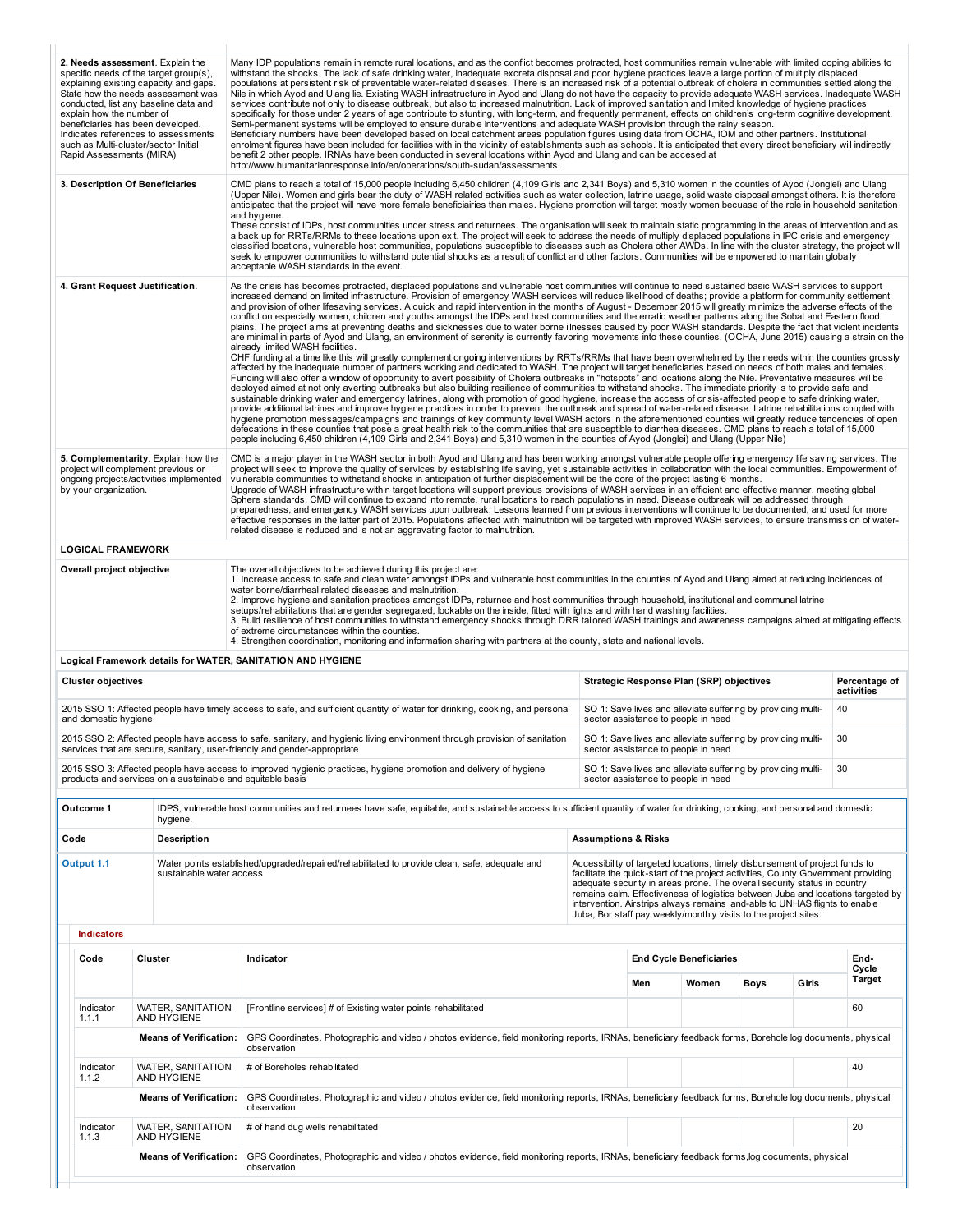| Activity 1.1.1<br>Broken down hand pumps/boreholes rehabilitated in the target locations.<br>Activity 1.1.2<br>Hand dug wells rehabilitated in areas with no boreholes and deemed feasible.<br>Output 1.2<br>Households supplied with WASH NFIs including PuR Tablets, filter cloths<br>Accessibility of targeted locations, timely disbursement of project funds to<br>facilitate the quick-start of the project activities, County Government providing<br>adequate security in areas prone. The overall security status in country<br>remains calm. Effectiveness of logistics between Juba and locations targeted by<br>intervention. Airstrips always remains land-able to UNHAS flights to enable<br>Juba, Bor staff pay weekly/monthly visits to the project sites<br><b>Indicators</b><br>Code<br>Cluster<br>Indicator<br><b>End Cycle Beneficiaries</b><br>Men<br>Women<br>Indicator<br><b>WATER, SANITATION</b><br>[Frontline services] # of households receiving a hygiene kit (WASH NFIs]<br>AND HYGIENE<br>1.2.1<br><b>Means of Verification:</b><br>. Direct observations by actors, stakeholders and beneficiaries on usage.<br>. Progressive and activity reports by CMD and other WASH partners operating in the county.<br>. Photographic evidence of of usage distribution activities within the county.<br>. Beneficiary enumeration, registration and distribution forms.<br>. PHCC Health Data and statistics of water related/diarrhoea disease prevalence in the target areas.<br>. House to house randomised visits to ascertain usage.<br><b>Activities</b><br>Activity 1.2.1<br>Purification tablets, filter Cloths and other WASH NFIs distributed to vulnerable communities<br>Outcome 2<br>IDPs, returnees and vulnerable host communities provided with improved access to safe, sanitary, and hygienic living environment through delivery of sanitation services that are<br>secure, sanitary, user-friendly and gender-appropriate.<br>Code<br><b>Description</b><br><b>Assumptions &amp; Risks</b><br>Output 2.1<br>Emergency safe, gender appropriate latrines and bathing shelters that are lockable on the inside<br>• Direct observations by actors, stakeholders and beneficiaries on usage.<br>• Progressive and activity reports by CMD and other WASH partners operating<br>set up/rehabilitated.<br>in the county.<br>. Photographic evidence of of usage distribution activities within the county.<br>• Beneficiary enumeration, registration and distribution forms.<br>. PHCC Health Data and statistics of water related/diarrhoel disease prevalence<br>in the target areas.<br>• House to house randomised visits to ascertain usage.<br><b>Indicators</b><br>Code<br>Cluster<br>Indicator<br><b>End Cycle Beneficiaries</b><br>Men<br>Women<br>WATER, SANITATION<br>[Frontline services] # of gender-appropriate latrines rehabilitated<br>Indicator<br>2.1.1<br>AND HYGIENE<br><b>Means of Verification:</b><br>. Direct observations by actors, stakeholders and beneficiaries on usage.<br>. Progressive and activity reports by CMD and other WASH partners operating in the county.<br>. Photographic evidence of of usage distribution activities within the county.<br>• Beneficiary enumeration, registration and distribution forms.<br>. PHCC Health Data and statistics of water related/diarrhoel disease prevalence in the target areas.<br>• House to house randomised visits to ascertain usage.<br><b>WATER, SANITATION</b><br>Indicator<br>[Frontline services] # of new gender-appropriate latrines constructed<br>2.1.2<br>AND HYGIENE<br><b>Means of Verification:</b><br>. Direct observations by actors, stakeholders and beneficiaries on usage.<br>. Progressive and activity reports by CMD and other WASH partners operating in the county.<br>. Photographic evidence of of usage distribution activities within the county.<br>. Beneficiary enumeration, registration and distribution forms.<br>. PHCC Health Data and statistics of water related/diarrhoel disease prevalence in the target areas.<br>. House to house randomised visits to ascertain usage.<br><b>WATER, SANITATION</b><br>1250<br>1450<br>[Frontline services] # of people provided with sustained access to safe and gender<br>Indicator<br>AND HYGIENE<br>appropriate hygiene latrine facilities SPHERE Standard]<br>2.1.3<br><b>Means of Verification:</b><br>. Direct observations by actors, stakeholders and beneficiaries on usage.<br>. Progressive and activity reports by CMD and other WASH partners operating in the county.<br>. Photographic evidence of of usage distribution activities within the county.<br>· Beneficiary enumeration, registration and distribution forms.<br>. PHCC Health Data and statistics of water related/diarrhoel disease prevalence in the target areas.<br>• House to house randomised visits to ascertain usage.<br>3050<br>Indicator<br><b>WATER, SANITATION</b><br>[Frontline services] # of people served by solid waste management<br>2600<br>AND HYGIENE<br>2.1.4<br><b>Means of Verification:</b><br>. Direct observations by actors, stakeholders and beneficiaries on usage.<br>. Progressive and activity reports by CMD and other WASH partners operating in the county.<br>. Photographic evidence of of usage distribution activities within the county.<br>. Beneficiary enumeration, registration and distribution forms. |  |                                                                                                      |  |      |       |                 |
|----------------------------------------------------------------------------------------------------------------------------------------------------------------------------------------------------------------------------------------------------------------------------------------------------------------------------------------------------------------------------------------------------------------------------------------------------------------------------------------------------------------------------------------------------------------------------------------------------------------------------------------------------------------------------------------------------------------------------------------------------------------------------------------------------------------------------------------------------------------------------------------------------------------------------------------------------------------------------------------------------------------------------------------------------------------------------------------------------------------------------------------------------------------------------------------------------------------------------------------------------------------------------------------------------------------------------------------------------------------------------------------------------------------------------------------------------------------------------------------------------------------------------------------------------------------------------------------------------------------------------------------------------------------------------------------------------------------------------------------------------------------------------------------------------------------------------------------------------------------------------------------------------------------------------------------------------------------------------------------------------------------------------------------------------------------------------------------------------------------------------------------------------------------------------------------------------------------------------------------------------------------------------------------------------------------------------------------------------------------------------------------------------------------------------------------------------------------------------------------------------------------------------------------------------------------------------------------------------------------------------------------------------------------------------------------------------------------------------------------------------------------------------------------------------------------------------------------------------------------------------------------------------------------------------------------------------------------------------------------------------------------------------------------------------------------------------------------------------------------------------------------------------------------------------------------------------------------------------------------------------------------------------------------------------------------------------------------------------------------------------------------------------------------------------------------------------------------------------------------------------------------------------------------------------------------------------------------------------------------------------------------------------------------------------------------------------------------------------------------------------------------------------------------------------------------------------------------------------------------------------------------------------------------------------------------------------------------------------------------------------------------------------------------------------------------------------------------------------------------------------------------------------------------------------------------------------------------------------------------------------------------------------------------------------------------------------------------------------------------------------------------------------------------------------------------------------------------------------------------------------------------------------------------------------------------------------------------------------------------------------------------------------------------------------------------------------------------------------------------------------------------------------------------------------------------------------------------------------------------------------------------------------------------------------------------------------------------------------------------------------------------------------------------------------------------------------------------------------------------------------------------------------------------------------------------------------------------------------------------------------------------------------------------------------------------------------------------------------------------------------------------------------------------------------------------------|--|------------------------------------------------------------------------------------------------------|--|------|-------|-----------------|
|                                                                                                                                                                                                                                                                                                                                                                                                                                                                                                                                                                                                                                                                                                                                                                                                                                                                                                                                                                                                                                                                                                                                                                                                                                                                                                                                                                                                                                                                                                                                                                                                                                                                                                                                                                                                                                                                                                                                                                                                                                                                                                                                                                                                                                                                                                                                                                                                                                                                                                                                                                                                                                                                                                                                                                                                                                                                                                                                                                                                                                                                                                                                                                                                                                                                                                                                                                                                                                                                                                                                                                                                                                                                                                                                                                                                                                                                                                                                                                                                                                                                                                                                                                                                                                                                                                                                                                                                                                                                                                                                                                                                                                                                                                                                                                                                                                                                                                                                                                                                                                                                                                                                                                                                                                                                                                                                                                                                                                              |  |                                                                                                      |  |      |       |                 |
|                                                                                                                                                                                                                                                                                                                                                                                                                                                                                                                                                                                                                                                                                                                                                                                                                                                                                                                                                                                                                                                                                                                                                                                                                                                                                                                                                                                                                                                                                                                                                                                                                                                                                                                                                                                                                                                                                                                                                                                                                                                                                                                                                                                                                                                                                                                                                                                                                                                                                                                                                                                                                                                                                                                                                                                                                                                                                                                                                                                                                                                                                                                                                                                                                                                                                                                                                                                                                                                                                                                                                                                                                                                                                                                                                                                                                                                                                                                                                                                                                                                                                                                                                                                                                                                                                                                                                                                                                                                                                                                                                                                                                                                                                                                                                                                                                                                                                                                                                                                                                                                                                                                                                                                                                                                                                                                                                                                                                                              |  |                                                                                                      |  |      |       |                 |
|                                                                                                                                                                                                                                                                                                                                                                                                                                                                                                                                                                                                                                                                                                                                                                                                                                                                                                                                                                                                                                                                                                                                                                                                                                                                                                                                                                                                                                                                                                                                                                                                                                                                                                                                                                                                                                                                                                                                                                                                                                                                                                                                                                                                                                                                                                                                                                                                                                                                                                                                                                                                                                                                                                                                                                                                                                                                                                                                                                                                                                                                                                                                                                                                                                                                                                                                                                                                                                                                                                                                                                                                                                                                                                                                                                                                                                                                                                                                                                                                                                                                                                                                                                                                                                                                                                                                                                                                                                                                                                                                                                                                                                                                                                                                                                                                                                                                                                                                                                                                                                                                                                                                                                                                                                                                                                                                                                                                                                              |  |                                                                                                      |  |      |       |                 |
|                                                                                                                                                                                                                                                                                                                                                                                                                                                                                                                                                                                                                                                                                                                                                                                                                                                                                                                                                                                                                                                                                                                                                                                                                                                                                                                                                                                                                                                                                                                                                                                                                                                                                                                                                                                                                                                                                                                                                                                                                                                                                                                                                                                                                                                                                                                                                                                                                                                                                                                                                                                                                                                                                                                                                                                                                                                                                                                                                                                                                                                                                                                                                                                                                                                                                                                                                                                                                                                                                                                                                                                                                                                                                                                                                                                                                                                                                                                                                                                                                                                                                                                                                                                                                                                                                                                                                                                                                                                                                                                                                                                                                                                                                                                                                                                                                                                                                                                                                                                                                                                                                                                                                                                                                                                                                                                                                                                                                                              |  |                                                                                                      |  |      |       | End-            |
|                                                                                                                                                                                                                                                                                                                                                                                                                                                                                                                                                                                                                                                                                                                                                                                                                                                                                                                                                                                                                                                                                                                                                                                                                                                                                                                                                                                                                                                                                                                                                                                                                                                                                                                                                                                                                                                                                                                                                                                                                                                                                                                                                                                                                                                                                                                                                                                                                                                                                                                                                                                                                                                                                                                                                                                                                                                                                                                                                                                                                                                                                                                                                                                                                                                                                                                                                                                                                                                                                                                                                                                                                                                                                                                                                                                                                                                                                                                                                                                                                                                                                                                                                                                                                                                                                                                                                                                                                                                                                                                                                                                                                                                                                                                                                                                                                                                                                                                                                                                                                                                                                                                                                                                                                                                                                                                                                                                                                                              |  |                                                                                                      |  | Boys | Girls | Cycle<br>Target |
|                                                                                                                                                                                                                                                                                                                                                                                                                                                                                                                                                                                                                                                                                                                                                                                                                                                                                                                                                                                                                                                                                                                                                                                                                                                                                                                                                                                                                                                                                                                                                                                                                                                                                                                                                                                                                                                                                                                                                                                                                                                                                                                                                                                                                                                                                                                                                                                                                                                                                                                                                                                                                                                                                                                                                                                                                                                                                                                                                                                                                                                                                                                                                                                                                                                                                                                                                                                                                                                                                                                                                                                                                                                                                                                                                                                                                                                                                                                                                                                                                                                                                                                                                                                                                                                                                                                                                                                                                                                                                                                                                                                                                                                                                                                                                                                                                                                                                                                                                                                                                                                                                                                                                                                                                                                                                                                                                                                                                                              |  |                                                                                                      |  |      |       | 2500            |
|                                                                                                                                                                                                                                                                                                                                                                                                                                                                                                                                                                                                                                                                                                                                                                                                                                                                                                                                                                                                                                                                                                                                                                                                                                                                                                                                                                                                                                                                                                                                                                                                                                                                                                                                                                                                                                                                                                                                                                                                                                                                                                                                                                                                                                                                                                                                                                                                                                                                                                                                                                                                                                                                                                                                                                                                                                                                                                                                                                                                                                                                                                                                                                                                                                                                                                                                                                                                                                                                                                                                                                                                                                                                                                                                                                                                                                                                                                                                                                                                                                                                                                                                                                                                                                                                                                                                                                                                                                                                                                                                                                                                                                                                                                                                                                                                                                                                                                                                                                                                                                                                                                                                                                                                                                                                                                                                                                                                                                              |  |                                                                                                      |  |      |       |                 |
|                                                                                                                                                                                                                                                                                                                                                                                                                                                                                                                                                                                                                                                                                                                                                                                                                                                                                                                                                                                                                                                                                                                                                                                                                                                                                                                                                                                                                                                                                                                                                                                                                                                                                                                                                                                                                                                                                                                                                                                                                                                                                                                                                                                                                                                                                                                                                                                                                                                                                                                                                                                                                                                                                                                                                                                                                                                                                                                                                                                                                                                                                                                                                                                                                                                                                                                                                                                                                                                                                                                                                                                                                                                                                                                                                                                                                                                                                                                                                                                                                                                                                                                                                                                                                                                                                                                                                                                                                                                                                                                                                                                                                                                                                                                                                                                                                                                                                                                                                                                                                                                                                                                                                                                                                                                                                                                                                                                                                                              |  |                                                                                                      |  |      |       |                 |
|                                                                                                                                                                                                                                                                                                                                                                                                                                                                                                                                                                                                                                                                                                                                                                                                                                                                                                                                                                                                                                                                                                                                                                                                                                                                                                                                                                                                                                                                                                                                                                                                                                                                                                                                                                                                                                                                                                                                                                                                                                                                                                                                                                                                                                                                                                                                                                                                                                                                                                                                                                                                                                                                                                                                                                                                                                                                                                                                                                                                                                                                                                                                                                                                                                                                                                                                                                                                                                                                                                                                                                                                                                                                                                                                                                                                                                                                                                                                                                                                                                                                                                                                                                                                                                                                                                                                                                                                                                                                                                                                                                                                                                                                                                                                                                                                                                                                                                                                                                                                                                                                                                                                                                                                                                                                                                                                                                                                                                              |  |                                                                                                      |  |      |       |                 |
|                                                                                                                                                                                                                                                                                                                                                                                                                                                                                                                                                                                                                                                                                                                                                                                                                                                                                                                                                                                                                                                                                                                                                                                                                                                                                                                                                                                                                                                                                                                                                                                                                                                                                                                                                                                                                                                                                                                                                                                                                                                                                                                                                                                                                                                                                                                                                                                                                                                                                                                                                                                                                                                                                                                                                                                                                                                                                                                                                                                                                                                                                                                                                                                                                                                                                                                                                                                                                                                                                                                                                                                                                                                                                                                                                                                                                                                                                                                                                                                                                                                                                                                                                                                                                                                                                                                                                                                                                                                                                                                                                                                                                                                                                                                                                                                                                                                                                                                                                                                                                                                                                                                                                                                                                                                                                                                                                                                                                                              |  |                                                                                                      |  |      |       |                 |
|                                                                                                                                                                                                                                                                                                                                                                                                                                                                                                                                                                                                                                                                                                                                                                                                                                                                                                                                                                                                                                                                                                                                                                                                                                                                                                                                                                                                                                                                                                                                                                                                                                                                                                                                                                                                                                                                                                                                                                                                                                                                                                                                                                                                                                                                                                                                                                                                                                                                                                                                                                                                                                                                                                                                                                                                                                                                                                                                                                                                                                                                                                                                                                                                                                                                                                                                                                                                                                                                                                                                                                                                                                                                                                                                                                                                                                                                                                                                                                                                                                                                                                                                                                                                                                                                                                                                                                                                                                                                                                                                                                                                                                                                                                                                                                                                                                                                                                                                                                                                                                                                                                                                                                                                                                                                                                                                                                                                                                              |  |                                                                                                      |  |      |       |                 |
|                                                                                                                                                                                                                                                                                                                                                                                                                                                                                                                                                                                                                                                                                                                                                                                                                                                                                                                                                                                                                                                                                                                                                                                                                                                                                                                                                                                                                                                                                                                                                                                                                                                                                                                                                                                                                                                                                                                                                                                                                                                                                                                                                                                                                                                                                                                                                                                                                                                                                                                                                                                                                                                                                                                                                                                                                                                                                                                                                                                                                                                                                                                                                                                                                                                                                                                                                                                                                                                                                                                                                                                                                                                                                                                                                                                                                                                                                                                                                                                                                                                                                                                                                                                                                                                                                                                                                                                                                                                                                                                                                                                                                                                                                                                                                                                                                                                                                                                                                                                                                                                                                                                                                                                                                                                                                                                                                                                                                                              |  |                                                                                                      |  |      |       |                 |
|                                                                                                                                                                                                                                                                                                                                                                                                                                                                                                                                                                                                                                                                                                                                                                                                                                                                                                                                                                                                                                                                                                                                                                                                                                                                                                                                                                                                                                                                                                                                                                                                                                                                                                                                                                                                                                                                                                                                                                                                                                                                                                                                                                                                                                                                                                                                                                                                                                                                                                                                                                                                                                                                                                                                                                                                                                                                                                                                                                                                                                                                                                                                                                                                                                                                                                                                                                                                                                                                                                                                                                                                                                                                                                                                                                                                                                                                                                                                                                                                                                                                                                                                                                                                                                                                                                                                                                                                                                                                                                                                                                                                                                                                                                                                                                                                                                                                                                                                                                                                                                                                                                                                                                                                                                                                                                                                                                                                                                              |  |                                                                                                      |  |      |       |                 |
|                                                                                                                                                                                                                                                                                                                                                                                                                                                                                                                                                                                                                                                                                                                                                                                                                                                                                                                                                                                                                                                                                                                                                                                                                                                                                                                                                                                                                                                                                                                                                                                                                                                                                                                                                                                                                                                                                                                                                                                                                                                                                                                                                                                                                                                                                                                                                                                                                                                                                                                                                                                                                                                                                                                                                                                                                                                                                                                                                                                                                                                                                                                                                                                                                                                                                                                                                                                                                                                                                                                                                                                                                                                                                                                                                                                                                                                                                                                                                                                                                                                                                                                                                                                                                                                                                                                                                                                                                                                                                                                                                                                                                                                                                                                                                                                                                                                                                                                                                                                                                                                                                                                                                                                                                                                                                                                                                                                                                                              |  |                                                                                                      |  |      |       |                 |
|                                                                                                                                                                                                                                                                                                                                                                                                                                                                                                                                                                                                                                                                                                                                                                                                                                                                                                                                                                                                                                                                                                                                                                                                                                                                                                                                                                                                                                                                                                                                                                                                                                                                                                                                                                                                                                                                                                                                                                                                                                                                                                                                                                                                                                                                                                                                                                                                                                                                                                                                                                                                                                                                                                                                                                                                                                                                                                                                                                                                                                                                                                                                                                                                                                                                                                                                                                                                                                                                                                                                                                                                                                                                                                                                                                                                                                                                                                                                                                                                                                                                                                                                                                                                                                                                                                                                                                                                                                                                                                                                                                                                                                                                                                                                                                                                                                                                                                                                                                                                                                                                                                                                                                                                                                                                                                                                                                                                                                              |  |                                                                                                      |  |      |       |                 |
|                                                                                                                                                                                                                                                                                                                                                                                                                                                                                                                                                                                                                                                                                                                                                                                                                                                                                                                                                                                                                                                                                                                                                                                                                                                                                                                                                                                                                                                                                                                                                                                                                                                                                                                                                                                                                                                                                                                                                                                                                                                                                                                                                                                                                                                                                                                                                                                                                                                                                                                                                                                                                                                                                                                                                                                                                                                                                                                                                                                                                                                                                                                                                                                                                                                                                                                                                                                                                                                                                                                                                                                                                                                                                                                                                                                                                                                                                                                                                                                                                                                                                                                                                                                                                                                                                                                                                                                                                                                                                                                                                                                                                                                                                                                                                                                                                                                                                                                                                                                                                                                                                                                                                                                                                                                                                                                                                                                                                                              |  |                                                                                                      |  |      |       | End-            |
|                                                                                                                                                                                                                                                                                                                                                                                                                                                                                                                                                                                                                                                                                                                                                                                                                                                                                                                                                                                                                                                                                                                                                                                                                                                                                                                                                                                                                                                                                                                                                                                                                                                                                                                                                                                                                                                                                                                                                                                                                                                                                                                                                                                                                                                                                                                                                                                                                                                                                                                                                                                                                                                                                                                                                                                                                                                                                                                                                                                                                                                                                                                                                                                                                                                                                                                                                                                                                                                                                                                                                                                                                                                                                                                                                                                                                                                                                                                                                                                                                                                                                                                                                                                                                                                                                                                                                                                                                                                                                                                                                                                                                                                                                                                                                                                                                                                                                                                                                                                                                                                                                                                                                                                                                                                                                                                                                                                                                                              |  |                                                                                                      |  | Boys | Girls | Cycle<br>Target |
|                                                                                                                                                                                                                                                                                                                                                                                                                                                                                                                                                                                                                                                                                                                                                                                                                                                                                                                                                                                                                                                                                                                                                                                                                                                                                                                                                                                                                                                                                                                                                                                                                                                                                                                                                                                                                                                                                                                                                                                                                                                                                                                                                                                                                                                                                                                                                                                                                                                                                                                                                                                                                                                                                                                                                                                                                                                                                                                                                                                                                                                                                                                                                                                                                                                                                                                                                                                                                                                                                                                                                                                                                                                                                                                                                                                                                                                                                                                                                                                                                                                                                                                                                                                                                                                                                                                                                                                                                                                                                                                                                                                                                                                                                                                                                                                                                                                                                                                                                                                                                                                                                                                                                                                                                                                                                                                                                                                                                                              |  |                                                                                                      |  |      |       | 40              |
|                                                                                                                                                                                                                                                                                                                                                                                                                                                                                                                                                                                                                                                                                                                                                                                                                                                                                                                                                                                                                                                                                                                                                                                                                                                                                                                                                                                                                                                                                                                                                                                                                                                                                                                                                                                                                                                                                                                                                                                                                                                                                                                                                                                                                                                                                                                                                                                                                                                                                                                                                                                                                                                                                                                                                                                                                                                                                                                                                                                                                                                                                                                                                                                                                                                                                                                                                                                                                                                                                                                                                                                                                                                                                                                                                                                                                                                                                                                                                                                                                                                                                                                                                                                                                                                                                                                                                                                                                                                                                                                                                                                                                                                                                                                                                                                                                                                                                                                                                                                                                                                                                                                                                                                                                                                                                                                                                                                                                                              |  |                                                                                                      |  |      |       |                 |
|                                                                                                                                                                                                                                                                                                                                                                                                                                                                                                                                                                                                                                                                                                                                                                                                                                                                                                                                                                                                                                                                                                                                                                                                                                                                                                                                                                                                                                                                                                                                                                                                                                                                                                                                                                                                                                                                                                                                                                                                                                                                                                                                                                                                                                                                                                                                                                                                                                                                                                                                                                                                                                                                                                                                                                                                                                                                                                                                                                                                                                                                                                                                                                                                                                                                                                                                                                                                                                                                                                                                                                                                                                                                                                                                                                                                                                                                                                                                                                                                                                                                                                                                                                                                                                                                                                                                                                                                                                                                                                                                                                                                                                                                                                                                                                                                                                                                                                                                                                                                                                                                                                                                                                                                                                                                                                                                                                                                                                              |  |                                                                                                      |  |      |       | 50              |
|                                                                                                                                                                                                                                                                                                                                                                                                                                                                                                                                                                                                                                                                                                                                                                                                                                                                                                                                                                                                                                                                                                                                                                                                                                                                                                                                                                                                                                                                                                                                                                                                                                                                                                                                                                                                                                                                                                                                                                                                                                                                                                                                                                                                                                                                                                                                                                                                                                                                                                                                                                                                                                                                                                                                                                                                                                                                                                                                                                                                                                                                                                                                                                                                                                                                                                                                                                                                                                                                                                                                                                                                                                                                                                                                                                                                                                                                                                                                                                                                                                                                                                                                                                                                                                                                                                                                                                                                                                                                                                                                                                                                                                                                                                                                                                                                                                                                                                                                                                                                                                                                                                                                                                                                                                                                                                                                                                                                                                              |  |                                                                                                      |  |      |       |                 |
|                                                                                                                                                                                                                                                                                                                                                                                                                                                                                                                                                                                                                                                                                                                                                                                                                                                                                                                                                                                                                                                                                                                                                                                                                                                                                                                                                                                                                                                                                                                                                                                                                                                                                                                                                                                                                                                                                                                                                                                                                                                                                                                                                                                                                                                                                                                                                                                                                                                                                                                                                                                                                                                                                                                                                                                                                                                                                                                                                                                                                                                                                                                                                                                                                                                                                                                                                                                                                                                                                                                                                                                                                                                                                                                                                                                                                                                                                                                                                                                                                                                                                                                                                                                                                                                                                                                                                                                                                                                                                                                                                                                                                                                                                                                                                                                                                                                                                                                                                                                                                                                                                                                                                                                                                                                                                                                                                                                                                                              |  |                                                                                                      |  | 625  | 1425  | 4750            |
|                                                                                                                                                                                                                                                                                                                                                                                                                                                                                                                                                                                                                                                                                                                                                                                                                                                                                                                                                                                                                                                                                                                                                                                                                                                                                                                                                                                                                                                                                                                                                                                                                                                                                                                                                                                                                                                                                                                                                                                                                                                                                                                                                                                                                                                                                                                                                                                                                                                                                                                                                                                                                                                                                                                                                                                                                                                                                                                                                                                                                                                                                                                                                                                                                                                                                                                                                                                                                                                                                                                                                                                                                                                                                                                                                                                                                                                                                                                                                                                                                                                                                                                                                                                                                                                                                                                                                                                                                                                                                                                                                                                                                                                                                                                                                                                                                                                                                                                                                                                                                                                                                                                                                                                                                                                                                                                                                                                                                                              |  |                                                                                                      |  |      |       |                 |
|                                                                                                                                                                                                                                                                                                                                                                                                                                                                                                                                                                                                                                                                                                                                                                                                                                                                                                                                                                                                                                                                                                                                                                                                                                                                                                                                                                                                                                                                                                                                                                                                                                                                                                                                                                                                                                                                                                                                                                                                                                                                                                                                                                                                                                                                                                                                                                                                                                                                                                                                                                                                                                                                                                                                                                                                                                                                                                                                                                                                                                                                                                                                                                                                                                                                                                                                                                                                                                                                                                                                                                                                                                                                                                                                                                                                                                                                                                                                                                                                                                                                                                                                                                                                                                                                                                                                                                                                                                                                                                                                                                                                                                                                                                                                                                                                                                                                                                                                                                                                                                                                                                                                                                                                                                                                                                                                                                                                                                              |  |                                                                                                      |  | 625  | 1250  | 7525            |
| • House to house randomised visits to ascertain usage.                                                                                                                                                                                                                                                                                                                                                                                                                                                                                                                                                                                                                                                                                                                                                                                                                                                                                                                                                                                                                                                                                                                                                                                                                                                                                                                                                                                                                                                                                                                                                                                                                                                                                                                                                                                                                                                                                                                                                                                                                                                                                                                                                                                                                                                                                                                                                                                                                                                                                                                                                                                                                                                                                                                                                                                                                                                                                                                                                                                                                                                                                                                                                                                                                                                                                                                                                                                                                                                                                                                                                                                                                                                                                                                                                                                                                                                                                                                                                                                                                                                                                                                                                                                                                                                                                                                                                                                                                                                                                                                                                                                                                                                                                                                                                                                                                                                                                                                                                                                                                                                                                                                                                                                                                                                                                                                                                                                       |  | . PHCC Health Data and statistics of water related/diarrhoel disease prevalence in the target areas. |  |      |       |                 |
| <b>Activities</b>                                                                                                                                                                                                                                                                                                                                                                                                                                                                                                                                                                                                                                                                                                                                                                                                                                                                                                                                                                                                                                                                                                                                                                                                                                                                                                                                                                                                                                                                                                                                                                                                                                                                                                                                                                                                                                                                                                                                                                                                                                                                                                                                                                                                                                                                                                                                                                                                                                                                                                                                                                                                                                                                                                                                                                                                                                                                                                                                                                                                                                                                                                                                                                                                                                                                                                                                                                                                                                                                                                                                                                                                                                                                                                                                                                                                                                                                                                                                                                                                                                                                                                                                                                                                                                                                                                                                                                                                                                                                                                                                                                                                                                                                                                                                                                                                                                                                                                                                                                                                                                                                                                                                                                                                                                                                                                                                                                                                                            |  |                                                                                                      |  |      |       |                 |
| Activity 2.1.1<br>Rehabilitation and upgrading of bathing shelters and latrines to more durable structures using longer lasting materials such as Iron Sheets.                                                                                                                                                                                                                                                                                                                                                                                                                                                                                                                                                                                                                                                                                                                                                                                                                                                                                                                                                                                                                                                                                                                                                                                                                                                                                                                                                                                                                                                                                                                                                                                                                                                                                                                                                                                                                                                                                                                                                                                                                                                                                                                                                                                                                                                                                                                                                                                                                                                                                                                                                                                                                                                                                                                                                                                                                                                                                                                                                                                                                                                                                                                                                                                                                                                                                                                                                                                                                                                                                                                                                                                                                                                                                                                                                                                                                                                                                                                                                                                                                                                                                                                                                                                                                                                                                                                                                                                                                                                                                                                                                                                                                                                                                                                                                                                                                                                                                                                                                                                                                                                                                                                                                                                                                                                                               |  |                                                                                                      |  |      |       |                 |
| Activity 2.1.2<br>Establishment of bathing shelters and latrines to more strategic points such as schools, clinics, PHCCs, PHCUs, churches, markets and other public places using plastic sheeting<br>and local materials                                                                                                                                                                                                                                                                                                                                                                                                                                                                                                                                                                                                                                                                                                                                                                                                                                                                                                                                                                                                                                                                                                                                                                                                                                                                                                                                                                                                                                                                                                                                                                                                                                                                                                                                                                                                                                                                                                                                                                                                                                                                                                                                                                                                                                                                                                                                                                                                                                                                                                                                                                                                                                                                                                                                                                                                                                                                                                                                                                                                                                                                                                                                                                                                                                                                                                                                                                                                                                                                                                                                                                                                                                                                                                                                                                                                                                                                                                                                                                                                                                                                                                                                                                                                                                                                                                                                                                                                                                                                                                                                                                                                                                                                                                                                                                                                                                                                                                                                                                                                                                                                                                                                                                                                                    |  |                                                                                                      |  |      |       |                 |
| Establishment of 120 solid waste disposal points in Ayod and Ulang.<br>Activity 2.1.3                                                                                                                                                                                                                                                                                                                                                                                                                                                                                                                                                                                                                                                                                                                                                                                                                                                                                                                                                                                                                                                                                                                                                                                                                                                                                                                                                                                                                                                                                                                                                                                                                                                                                                                                                                                                                                                                                                                                                                                                                                                                                                                                                                                                                                                                                                                                                                                                                                                                                                                                                                                                                                                                                                                                                                                                                                                                                                                                                                                                                                                                                                                                                                                                                                                                                                                                                                                                                                                                                                                                                                                                                                                                                                                                                                                                                                                                                                                                                                                                                                                                                                                                                                                                                                                                                                                                                                                                                                                                                                                                                                                                                                                                                                                                                                                                                                                                                                                                                                                                                                                                                                                                                                                                                                                                                                                                                        |  |                                                                                                      |  |      |       |                 |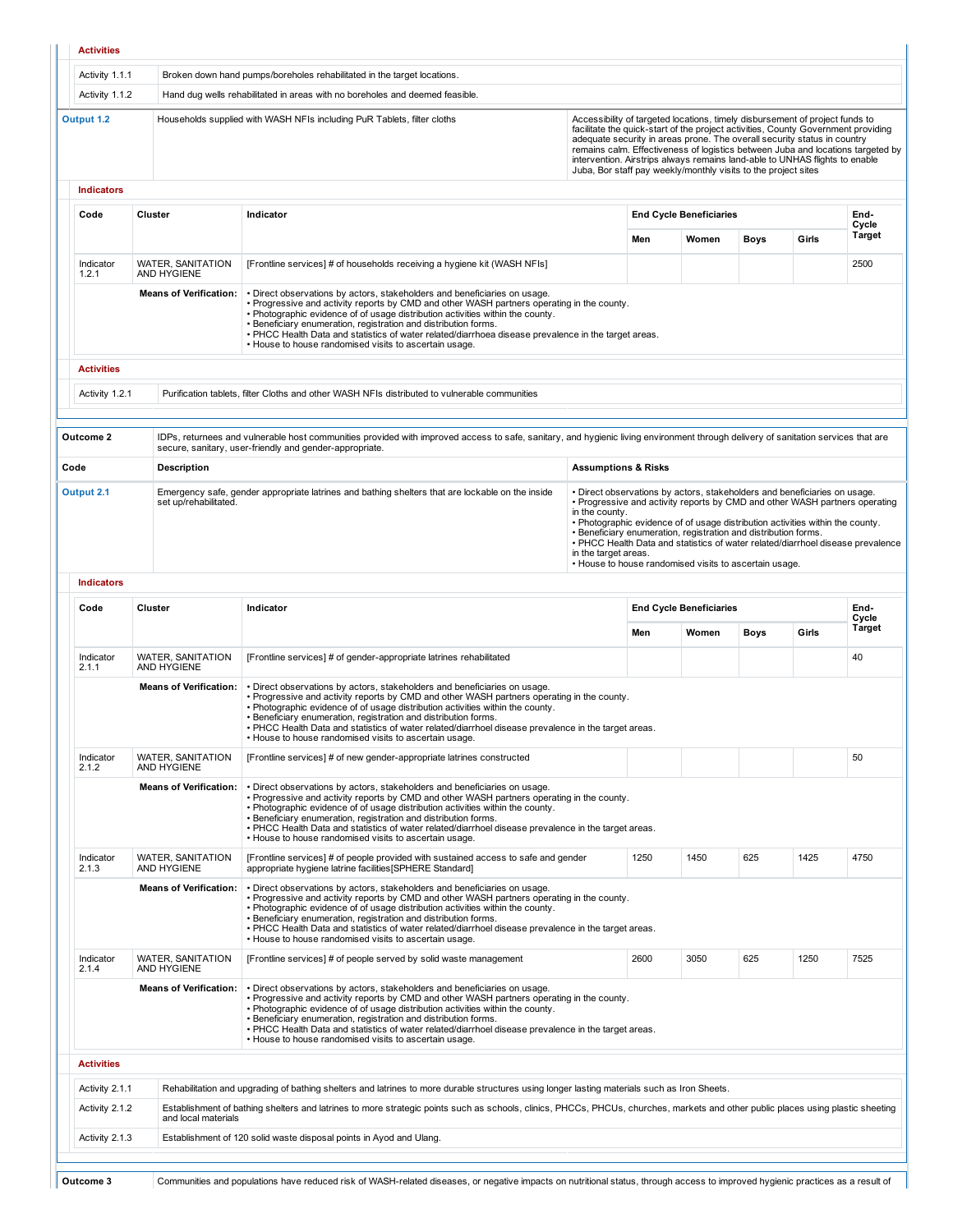|                                                |                                              | hygiene promotion activities and improved coordination.                                                                                                                                                                                                                                                                                                                                                                                                                                                                                                                                                            |                  |                                |     |                                 |                                                                                                                                                                                                                                                                                                                                                                                                                                                                                                                                                                    |  |  |  |   |                                |     |
|------------------------------------------------|----------------------------------------------|--------------------------------------------------------------------------------------------------------------------------------------------------------------------------------------------------------------------------------------------------------------------------------------------------------------------------------------------------------------------------------------------------------------------------------------------------------------------------------------------------------------------------------------------------------------------------------------------------------------------|------------------|--------------------------------|-----|---------------------------------|--------------------------------------------------------------------------------------------------------------------------------------------------------------------------------------------------------------------------------------------------------------------------------------------------------------------------------------------------------------------------------------------------------------------------------------------------------------------------------------------------------------------------------------------------------------------|--|--|--|---|--------------------------------|-----|
| Code                                           | <b>Description</b>                           |                                                                                                                                                                                                                                                                                                                                                                                                                                                                                                                                                                                                                    |                  | <b>Assumptions &amp; Risks</b> |     |                                 |                                                                                                                                                                                                                                                                                                                                                                                                                                                                                                                                                                    |  |  |  |   |                                |     |
| Output 3.1                                     | payam, boma and village level.               | Hygiene promotion messages, sanitation and hygiene initiatives, campaigns organised at county,                                                                                                                                                                                                                                                                                                                                                                                                                                                                                                                     |                  | in the county.                 |     | prevalence in the target areas. | • Direct observations by actors, stakeholders and beneficiaries on usage.<br>• Progressive and activity reports by CMD and other WASH partners operating<br>. Photographic evidence of of usage distribution activities within the county.<br>. Beneficiary enumeration, registration and distribution forms.<br>• PHCC Health Data and statistics of water related/diarrhoea disease<br>. House to house randomised visits to ascertain usage.<br><b>End Cycle Beneficiaries</b><br>Women<br><b>Boys</b><br>Girls<br>40<br>Sep<br>May<br>Jun<br>Jul Aug<br>X<br>X |  |  |  |   |                                |     |
| <b>Indicators</b>                              |                                              |                                                                                                                                                                                                                                                                                                                                                                                                                                                                                                                                                                                                                    |                  |                                |     |                                 |                                                                                                                                                                                                                                                                                                                                                                                                                                                                                                                                                                    |  |  |  |   |                                |     |
| Code                                           | Cluster                                      | Indicator                                                                                                                                                                                                                                                                                                                                                                                                                                                                                                                                                                                                          |                  |                                | Men |                                 |                                                                                                                                                                                                                                                                                                                                                                                                                                                                                                                                                                    |  |  |  |   | End-<br>Cycle<br><b>Target</b> |     |
| Indicator                                      | <b>WATER, SANITATION</b>                     | [Frontline services] # of people trained on hygiene promotion messages to be shared with                                                                                                                                                                                                                                                                                                                                                                                                                                                                                                                           |                  |                                | 80  |                                 |                                                                                                                                                                                                                                                                                                                                                                                                                                                                                                                                                                    |  |  |  |   | 120                            |     |
| 3.1.1                                          | AND HYGIENE<br><b>Means of Verification:</b> | their community<br>Photographic and Video Evidence, Field Monitoring Reports, IRNAs, Beneficiary feedback forms.<br>· Direct observations by actors, stakeholders and beneficiaries on usage.<br>. Progressive and activity reports by CMD and other WASH partners operating in the county.<br>. Photographic evidence of of usage distribution activities within the county.<br>· Beneficiary enumeration, registration and distribution forms.<br>. PHCC Health Data and statistics of water related/diarrhoel disease prevalence in the target areas.<br>. House to house randomised visits to ascertain usage. |                  |                                |     |                                 |                                                                                                                                                                                                                                                                                                                                                                                                                                                                                                                                                                    |  |  |  |   |                                |     |
| Indicator<br>3.1.2                             | <b>WATER, SANITATION</b><br>AND HYGIENE      | [Frontline services] # of hygiene awarenes campaigns/meetings conducted                                                                                                                                                                                                                                                                                                                                                                                                                                                                                                                                            |                  |                                |     |                                 |                                                                                                                                                                                                                                                                                                                                                                                                                                                                                                                                                                    |  |  |  |   | 6                              |     |
|                                                | <b>Means of Verification:</b>                | . Direct observations by actors, stakeholders and beneficiaries on usage.<br>. Progressive and activity reports by CMD and other WASH partners operating in the county.<br>. Photographic evidence of of usage distribution activities within the county.<br>. Beneficiary enumeration, registration and distribution forms.                                                                                                                                                                                                                                                                                       |                  |                                |     |                                 |                                                                                                                                                                                                                                                                                                                                                                                                                                                                                                                                                                    |  |  |  |   |                                |     |
|                                                |                                              | . PHCC Health Data and statistics of water related/diarrhoel disease prevalence in the target areas.<br>. House to house randomised visits to ascertain usage.<br>· GPS Coordinates. Photographic and video / photos evidence, field monitoring reports, IRNAs, beneficiary feedback forms, log documents, physical<br>observation                                                                                                                                                                                                                                                                                 |                  |                                |     |                                 | Х<br>X<br>X<br>х<br>Х<br>х                                                                                                                                                                                                                                                                                                                                                                                                                                                                                                                                         |  |  |  |   |                                |     |
| <b>Activities</b>                              |                                              |                                                                                                                                                                                                                                                                                                                                                                                                                                                                                                                                                                                                                    |                  |                                |     |                                 |                                                                                                                                                                                                                                                                                                                                                                                                                                                                                                                                                                    |  |  |  |   |                                |     |
| Activity 3.1.1                                 |                                              | Training of both male and female community representatives in emergency designed hygiene promotion activities.                                                                                                                                                                                                                                                                                                                                                                                                                                                                                                     |                  |                                |     |                                 |                                                                                                                                                                                                                                                                                                                                                                                                                                                                                                                                                                    |  |  |  |   |                                |     |
| Activity 3.1.2                                 |                                              | Hygiene promotion activities at both community and institutional level organised.                                                                                                                                                                                                                                                                                                                                                                                                                                                                                                                                  |                  |                                |     |                                 |                                                                                                                                                                                                                                                                                                                                                                                                                                                                                                                                                                    |  |  |  |   |                                |     |
| <b>WORK PLAN</b>                               |                                              |                                                                                                                                                                                                                                                                                                                                                                                                                                                                                                                                                                                                                    |                  |                                |     |                                 |                                                                                                                                                                                                                                                                                                                                                                                                                                                                                                                                                                    |  |  |  |   |                                |     |
| Project workplan for                           |                                              | <b>Activity Description (Month)</b>                                                                                                                                                                                                                                                                                                                                                                                                                                                                                                                                                                                | Year             | Jan   Feb   Mar   Apr          |     |                                 |                                                                                                                                                                                                                                                                                                                                                                                                                                                                                                                                                                    |  |  |  |   | Oct Nov                        | Dec |
| activities defined in the<br>Logical framework |                                              | Activity 1.1.1 Broken down hand pumps/boreholes rehabilitated in the target<br>locations.                                                                                                                                                                                                                                                                                                                                                                                                                                                                                                                          | 2015             |                                |     |                                 |                                                                                                                                                                                                                                                                                                                                                                                                                                                                                                                                                                    |  |  |  |   | X                              |     |
|                                                |                                              |                                                                                                                                                                                                                                                                                                                                                                                                                                                                                                                                                                                                                    | $2016$ X         |                                |     |                                 |                                                                                                                                                                                                                                                                                                                                                                                                                                                                                                                                                                    |  |  |  |   |                                |     |
|                                                |                                              | Activity 1.1.2 Hand dug wells rehabilitated in areas with no boreholes and<br>deemed feasible.                                                                                                                                                                                                                                                                                                                                                                                                                                                                                                                     | 2015<br>$2016$ X |                                |     |                                 |                                                                                                                                                                                                                                                                                                                                                                                                                                                                                                                                                                    |  |  |  | X | X                              |     |
|                                                |                                              | Activity 1.2.1 Purification tablets, filter Cloths and other WASH NFIs                                                                                                                                                                                                                                                                                                                                                                                                                                                                                                                                             | 2015             |                                |     |                                 |                                                                                                                                                                                                                                                                                                                                                                                                                                                                                                                                                                    |  |  |  | X |                                |     |
|                                                |                                              | distributed to vulnerable communities                                                                                                                                                                                                                                                                                                                                                                                                                                                                                                                                                                              | 2016             |                                |     |                                 |                                                                                                                                                                                                                                                                                                                                                                                                                                                                                                                                                                    |  |  |  |   |                                |     |
|                                                |                                              | Activity 2.1.1 Rehabilitation and upgrading of bathing shelters and latrines to                                                                                                                                                                                                                                                                                                                                                                                                                                                                                                                                    | 2015             |                                |     |                                 |                                                                                                                                                                                                                                                                                                                                                                                                                                                                                                                                                                    |  |  |  | X | X                              |     |
|                                                |                                              | more durable structures using longer lasting materials such as Iron Sheets.                                                                                                                                                                                                                                                                                                                                                                                                                                                                                                                                        | $2016$ X         |                                |     |                                 |                                                                                                                                                                                                                                                                                                                                                                                                                                                                                                                                                                    |  |  |  |   |                                |     |
|                                                |                                              | Activity 2.1.2 Establishment of bathing shelters and latrines to more strategic                                                                                                                                                                                                                                                                                                                                                                                                                                                                                                                                    | 2015             |                                |     |                                 |                                                                                                                                                                                                                                                                                                                                                                                                                                                                                                                                                                    |  |  |  | X | X                              |     |
|                                                |                                              | points such as schools, clinics, PHCCs, PHCUs, churches, markets and<br>other public places using plastic sheeting and local materials                                                                                                                                                                                                                                                                                                                                                                                                                                                                             | 2016             | X                              |     |                                 |                                                                                                                                                                                                                                                                                                                                                                                                                                                                                                                                                                    |  |  |  |   |                                |     |
|                                                |                                              | Activity 2.1.3 Establishment of 120 solid waste disposal points in Ayod and                                                                                                                                                                                                                                                                                                                                                                                                                                                                                                                                        | 2015             |                                |     |                                 |                                                                                                                                                                                                                                                                                                                                                                                                                                                                                                                                                                    |  |  |  | X | X                              |     |
|                                                |                                              | Ulang.                                                                                                                                                                                                                                                                                                                                                                                                                                                                                                                                                                                                             | $2016$ X         |                                |     |                                 |                                                                                                                                                                                                                                                                                                                                                                                                                                                                                                                                                                    |  |  |  |   |                                |     |
|                                                |                                              | Activity 3.1.1 Training of both male and female community representatives in                                                                                                                                                                                                                                                                                                                                                                                                                                                                                                                                       | 2015             |                                |     |                                 |                                                                                                                                                                                                                                                                                                                                                                                                                                                                                                                                                                    |  |  |  | X |                                |     |
|                                                |                                              | emergency designed hygiene promotion activities.                                                                                                                                                                                                                                                                                                                                                                                                                                                                                                                                                                   | 2016             |                                |     |                                 |                                                                                                                                                                                                                                                                                                                                                                                                                                                                                                                                                                    |  |  |  |   |                                |     |
|                                                |                                              | Activity 3.1.2 Hygiene promotion activities at both community and institutional<br>level organised.                                                                                                                                                                                                                                                                                                                                                                                                                                                                                                                | 2015             |                                |     |                                 |                                                                                                                                                                                                                                                                                                                                                                                                                                                                                                                                                                    |  |  |  | X | X                              |     |

The monitoring plan will be used to collect and analyze data for strengthening management of the project. At the field level, regular monitoring visits conducted by<br>CMD Juba and ate level based staff will use cluster-appro

falls in coming/ongoing projects.<br>To further complement and strengthen the monitoring and evaluation of activities, CMD will conduct a mid-term review meeting with stakeholders, particularly those<br>from the targeted communi

evaluate your project .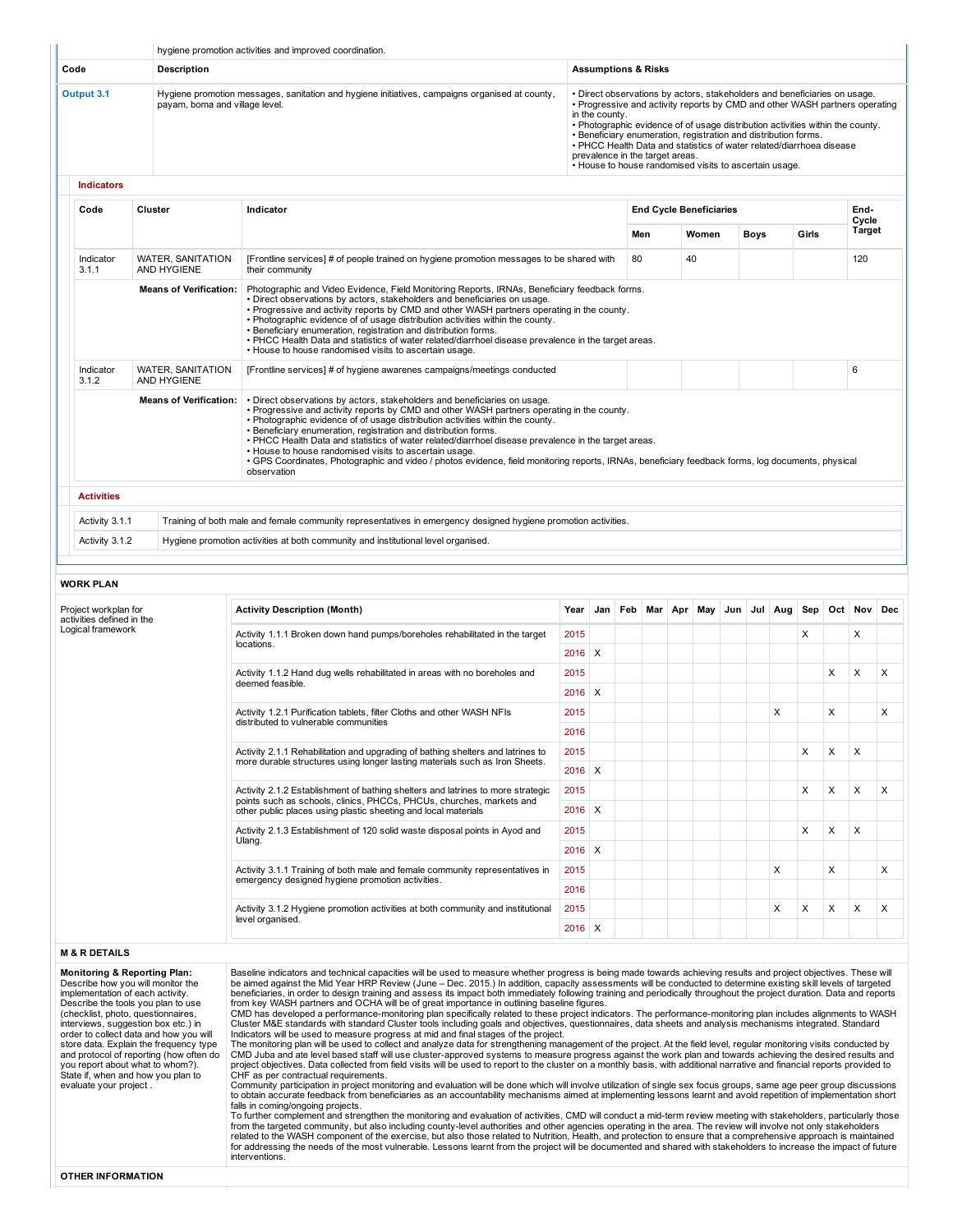|                 | Accountability to Affected Populations                                                                     | objectives, organisational values, accountability<br>commitments, key policies and local context.                                                                                    |     |                       |                       |                                                 |               | CMD has incorporated the Commitments on Accountability to Affected Populations (CAAP) into all relevant statements, policies and operational guidelines including<br>incorporating them in staff inductions. CMD ensures participation of affected populations in all needs assessment, programme/operations planning and review;<br>facilitation of the provision of feedback from affected people on the services and protection by CMD including complaints mechanisms. Suggestion boxes will be<br>fixed at all CMD field offices to maximize on inputs from communities. Information will be available to local communities in local languages; Teams are recruited with<br>attention to a balance of women and men, cultural diversity and age. Staff, volunteers and consultants, both national and international, are provided with adequate<br>and timely inductions, briefings, and clear reporting lines that promote positive organisational behaviours and enable staff to understand their responsibilities, work<br>CMD works with partners and other stakeholders to ensure the needs of the most vulnerable are addressed.                                                                                                                                                                                                                                                                                                                                                                                                                                                                                                                                                                                                                                                                                                                                                                                                                                                                                                 |      |                    |
|-----------------|------------------------------------------------------------------------------------------------------------|--------------------------------------------------------------------------------------------------------------------------------------------------------------------------------------|-----|-----------------------|-----------------------|-------------------------------------------------|---------------|---------------------------------------------------------------------------------------------------------------------------------------------------------------------------------------------------------------------------------------------------------------------------------------------------------------------------------------------------------------------------------------------------------------------------------------------------------------------------------------------------------------------------------------------------------------------------------------------------------------------------------------------------------------------------------------------------------------------------------------------------------------------------------------------------------------------------------------------------------------------------------------------------------------------------------------------------------------------------------------------------------------------------------------------------------------------------------------------------------------------------------------------------------------------------------------------------------------------------------------------------------------------------------------------------------------------------------------------------------------------------------------------------------------------------------------------------------------------------------------------------------------------------------------------------------------------------------------------------------------------------------------------------------------------------------------------------------------------------------------------------------------------------------------------------------------------------------------------------------------------------------------------------------------------------------------------------------------------------------------------------------------------------------------------|------|--------------------|
| what.           | Implementation Plan: Describe for<br>each activity how you plan to<br>implement it and who is carrying out | structures and on-going WASH activities in Ayod and scale up activities into Ulang County.<br>and capacity building components.                                                      |     |                       |                       |                                                 |               | CMD having been pre-selected to act as 'first provider' for the WASH sector in the areas of Ayod and Ulang will be responsible for project implementation through<br>the direct engagement of key project staff, such as the State and Field Coordinators, WASH Officers, Field Officers and Community Mobilisers and yet will achieve<br>this in collaboration with local authorities in Ayod and Ulang Counties. The project will commence immediately funds are availed to the organization accounts.<br>CMD will engage expertise from lead WASH agencies within the state. CMD's on ground presence in Ayod and Ulang is unaffected by the recent crisis due to the<br>fact that 98% of our staff are indigenous staff from the areas of intervention. To ensure the maximum impact of the intervention, CMD will strengthen existing<br>Project implementation will cut across other thematic areas such as Health and Nutrition with activities such as health and nutrition messaging incorporated into<br>activities. CMD will implement each stage of the project in collaboration with these stakeholders and aim to include representatives from all stakeholders in training                                                                                                                                                                                                                                                                                                                                                                                                                                                                                                                                                                                                                                                                                                                                                                                                                                                   |      |                    |
| in project area | Coordination with other Organizations                                                                      | Name of the organization                                                                                                                                                             |     |                       |                       | Areas/activities of collaboration and rationale |               |                                                                                                                                                                                                                                                                                                                                                                                                                                                                                                                                                                                                                                                                                                                                                                                                                                                                                                                                                                                                                                                                                                                                                                                                                                                                                                                                                                                                                                                                                                                                                                                                                                                                                                                                                                                                                                                                                                                                                                                                                                             |      |                    |
|                 |                                                                                                            | 1. Polish Humanitarian Aid<br>(PAH)                                                                                                                                                  |     |                       |                       |                                                 |               | Ayod County - Joint assesments; division of activities based on locations and gaps.                                                                                                                                                                                                                                                                                                                                                                                                                                                                                                                                                                                                                                                                                                                                                                                                                                                                                                                                                                                                                                                                                                                                                                                                                                                                                                                                                                                                                                                                                                                                                                                                                                                                                                                                                                                                                                                                                                                                                         |      |                    |
|                 | Environmental Marker Code                                                                                  | A+: Neutral Impact on environment with mitigation or enhancement                                                                                                                     |     |                       |                       |                                                 |               |                                                                                                                                                                                                                                                                                                                                                                                                                                                                                                                                                                                                                                                                                                                                                                                                                                                                                                                                                                                                                                                                                                                                                                                                                                                                                                                                                                                                                                                                                                                                                                                                                                                                                                                                                                                                                                                                                                                                                                                                                                             |      |                    |
|                 | Gender Marker Code                                                                                         | 2a-The project is designed to contribute significantly to gender equality                                                                                                            |     |                       |                       |                                                 |               |                                                                                                                                                                                                                                                                                                                                                                                                                                                                                                                                                                                                                                                                                                                                                                                                                                                                                                                                                                                                                                                                                                                                                                                                                                                                                                                                                                                                                                                                                                                                                                                                                                                                                                                                                                                                                                                                                                                                                                                                                                             |      |                    |
|                 | Justify Chosen Gender Marker Code                                                                          | CMD will:<br>provision, sanitation and hygiene.<br>and men in hygiene maintenance and in hygiene programs.<br>female and male facilities shall be indicated by a pictograms<br>kits. |     |                       |                       |                                                 |               | The project has been designed with the needs of all groups factored in. The needs of Boys, Girls, Men and Women have been analysed across the project cycle. A<br>gender analysis is included in the project's needs assessment and is reflected in the project's activities and the project outcomes. Gender mainstreaming in project<br>design will promote the flow of gender equality into implementation, monitoring and evaluation. Women and girls are affected by inadequate WASH services more<br>than men and boys. Women and girls bear the rigor of availing water in the home. Reducing collection time minimizes protection risks to women while collecting<br>water. It also means an increase in time spent on other productive activities. Women spending more time with their children will most likely reduce the impacts of<br>malnutrition and likelihood of disease outbreak, as well as improve the overall health of their households. In order to achieve a globally standard WASH response,<br>• Analyze and take into consideration-gendered division of tasks within households and communities and the different needs of women, men, girls and boys in water<br>. Consult girls and women at all stages of the WASH project, particularly about the location and the design of water points, showers and toilets in order to reduce<br>time spent waiting and collecting water and to mitigate incidences of violence. Ensure that evaluation and translation teams include female staff.<br>· Encourage an equal representation of women and men in the committees and in trainings so that all users have an equal mastery of WASH facilities. Involve boys<br>• Separate the blocks of latrines and showers respecting a ratio of six latrines and shower stalls for women to four for men; doors will be lockable from the inside;<br>• Respond to the specific hygiene needs of menstruating girls and women with the construction of special washing facilities and through provision of female hygiene |      |                    |
|                 | <b>Protection Mainstreaming</b>                                                                            |                                                                                                                                                                                      |     |                       |                       |                                                 |               | Protection mainstreaming into the project has been integrated into the entire programmatic cycle from the needs assessment, to the implementation and<br>subsequent winding up. Firstly the "Do No Harm" principle has been factored. From the initial stages of conceptualising a project, to hiring staff, acquiring materials,<br>implementation, CMD will examine the potential negative and positive impact of programming decisions on the conflict context; while ensuring expectations are not<br>overly raised and considering who conducts the project activities with ethnic safety in mind. Some of the concepts will need to be introduced carefully or be<br>addressed in smaller groups or individually. Tools and inputs that could later be used as weapons such as pangas and knives will not be provided to the<br>communities. Safety and dignity of beneficiaries will be prioritised; female beneficiaries will be provided with appropriate hygiene and dignity kits. WASH<br>infrastructure will be gender and protectively appropriate; lockable and fitted with lights. The project will seek to strengthen and support self protection and will work<br>in collaboration with protection actors such as Intersos. The project will seek to analyze dividers and sources of tensions between groups; analyze connectors<br>between groups and across groups and consider implicit ethical messages associated with the project. In working with the local authorities, CMD has analyzed the<br>risks and opportunities linked to engaging with government dynamically, in view of the conflict analysis and regular informal monitoring of the context.                                                                                                                                                                                                                                                                                                                                                           |      |                    |
|                 | Safety and Security                                                                                        |                                                                                                                                                                                      |     |                       |                       |                                                 |               | Ayod and Ulang although are under IO forces have remained relatively stable compared with other parts of Greater Upper Nile; a contributory factor to the high<br>case load of IDPs in these locations. The areas are accessible and landable by both fixed winged crafts and helicopters and are on UNHASS regular schedules.<br>CMD works with local authorities and communities in every humanitarian intervention; with 90% of our staff hailing from the areas of intervention as a safety policy.<br>Staff are given security training - before deployment to the field locations and are accommodated within humanitarian premises in the field locations.<br>Ethnical considerations for the deployment of International staff are upheld in relation to security advise from the NGO forum, UNDSS and other partners.                                                                                                                                                                                                                                                                                                                                                                                                                                                                                                                                                                                                                                                                                                                                                                                                                                                                                                                                                                                                                                                                                                                                                                                                              |      |                    |
| Access          |                                                                                                            |                                                                                                                                                                                      |     |                       |                       |                                                 |               | CMD has fully fledged offices and staff premises in Ayod and Ulang. Utilisation of community structures and local capacity in the areas of intervention will allow<br>continuity of activities even in the even of access restrictions from state and national capitals. Over 90% of our staff are local.<br>The areas of Ayod and Ulang have landable airstrips; and establishment of storage facilities and warehousing will enable prepositioning of supplies for parts of<br>Ayod. Inter Agency responses will be adopted in event of worst case scenarios in consultation with Un Lead agencies.                                                                                                                                                                                                                                                                                                                                                                                                                                                                                                                                                                                                                                                                                                                                                                                                                                                                                                                                                                                                                                                                                                                                                                                                                                                                                                                                                                                                                                       |      |                    |
| <b>BUDGET</b>   |                                                                                                            |                                                                                                                                                                                      |     |                       |                       |                                                 |               |                                                                                                                                                                                                                                                                                                                                                                                                                                                                                                                                                                                                                                                                                                                                                                                                                                                                                                                                                                                                                                                                                                                                                                                                                                                                                                                                                                                                                                                                                                                                                                                                                                                                                                                                                                                                                                                                                                                                                                                                                                             |      |                    |
|                 |                                                                                                            |                                                                                                                                                                                      |     |                       |                       |                                                 |               | 1 Staff and Other Personnel Costs (please itemize costs of staff, consultants and other personnel to be recruited directly by the implementing partner for project implementation)                                                                                                                                                                                                                                                                                                                                                                                                                                                                                                                                                                                                                                                                                                                                                                                                                                                                                                                                                                                                                                                                                                                                                                                                                                                                                                                                                                                                                                                                                                                                                                                                                                                                                                                                                                                                                                                          |      |                    |
|                 | Code   Budget Line Description                                                                             |                                                                                                                                                                                      | D/S | Unit<br>Quantity Cost | Unit Duration Percent | Charged to                                      | Total<br>Cost | 2015                                                                                                                                                                                                                                                                                                                                                                                                                                                                                                                                                                                                                                                                                                                                                                                                                                                                                                                                                                                                                                                                                                                                                                                                                                                                                                                                                                                                                                                                                                                                                                                                                                                                                                                                                                                                                                                                                                                                                                                                                                        | 2016 | Quarterly<br>Total |
|                 |                                                                                                            |                                                                                                                                                                                      |     |                       |                       | CUE TEDE                                        |               |                                                                                                                                                                                                                                                                                                                                                                                                                                                                                                                                                                                                                                                                                                                                                                                                                                                                                                                                                                                                                                                                                                                                                                                                                                                                                                                                                                                                                                                                                                                                                                                                                                                                                                                                                                                                                                                                                                                                                                                                                                             |      |                    |

| Code | <b>Budget Line Description</b>                                                           | D/S | Unit<br>Quantity | Unit<br>Cost | <b>Duration</b> | Percent<br>Charged to | Total<br>Cost | 2015     |                | 2016<br>Quarterly<br><b>Total</b> |           |
|------|------------------------------------------------------------------------------------------|-----|------------------|--------------|-----------------|-----------------------|---------------|----------|----------------|-----------------------------------|-----------|
|      |                                                                                          |     |                  |              |                 | CHF / ERF             |               | Q3       | Q <sub>4</sub> | Q1                                |           |
| 1.1  | <b>Executive Director</b>                                                                | S   |                  | $4000 \ 6$   |                 | 33.00%                | 7.920.00      | 2,640.00 | 3.960.00       | 1.320.00                          | 7,920.00  |
|      | (Based in Juba, with frequent visits to field locations, 30% charged to WASH)            |     |                  |              |                 |                       |               |          |                |                                   |           |
| 1.2  | Programs Coordinator                                                                     | S   |                  | $3000 \ 6$   |                 | 30.00%                | 5,400.00      | 1,800.00 | 2,700.00       | 900.00                            | 5,400.00  |
|      | (Based in Juba, with frequent visits to field locations, 30% charged to WASH             |     |                  |              |                 |                       |               |          |                |                                   |           |
| 1.3  | <b>WASH Manager</b>                                                                      | D   | 1                | $2000 \ 6$   |                 | 100.00%               | 12,000.00     | 4,200.00 | 6,000.00       | 1,800.00                          | 12,000.00 |
|      | WASH Manager (Roving between various locations, 100% time on WASH)                       |     |                  |              |                 |                       |               |          |                |                                   |           |
| 1.4  | <b>State Coordinator</b>                                                                 | D   | 1 <sup>1</sup>   | $1600 \ 6$   |                 | 30.00%                | 2.880.00      | 960.00   | 1.440.00       | 480.00                            | 2,880.00  |
|      | (Based at the State Capital, Frequent field visits, 30% time on WASH, \$1,600/month each |     |                  |              |                 |                       |               |          |                |                                   |           |
| 1.5  | <b>WASH Field Officers</b>                                                               | D   | 2 <sup>1</sup>   | 600   6      |                 | 100.00%               | 7,200.00      | 2,400.00 | 3,600.00       | 1,200.00                          | 7,200.00  |
|      | (Roving between various locations within counties, 100% time on WASH                     |     |                  |              |                 |                       |               |          |                |                                   |           |
| 1.6  | M and E Officer                                                                          | S   | 1                | 800          | 6               | 30.00%                | 1.440.00      | 480.00   | 720.00         | 240.00                            | 1.440.00  |
|      | (Based in Juba, with frequent visits to field locations, 30% charged to WASH)            |     |                  |              |                 |                       |               |          |                |                                   |           |
| 1.7  | Finance Officer                                                                          | S   | $\mathbf{1}$     | 600   6      |                 | 30.00%                | 1,080.00      | 360.00   | 540.00         | 180.00                            | 1,080.00  |
|      | (Based in Juba, 30% time on WASH)                                                        |     |                  |              |                 |                       |               |          |                |                                   |           |
| 1.8  | Logisticians (2)                                                                         | S   |                  | 2   1500   6 |                 | 33.00%                | 5.940.00      | 1.980.00 | 2.970.00       | 990.00                            | 5.940.00  |
|      | Juba based logisticians with frequent field travels, 30% charges to WASH Project)        |     |                  |              |                 |                       |               |          |                |                                   |           |
|      |                                                                                          |     |                  |              |                 |                       |               |          |                |                                   |           |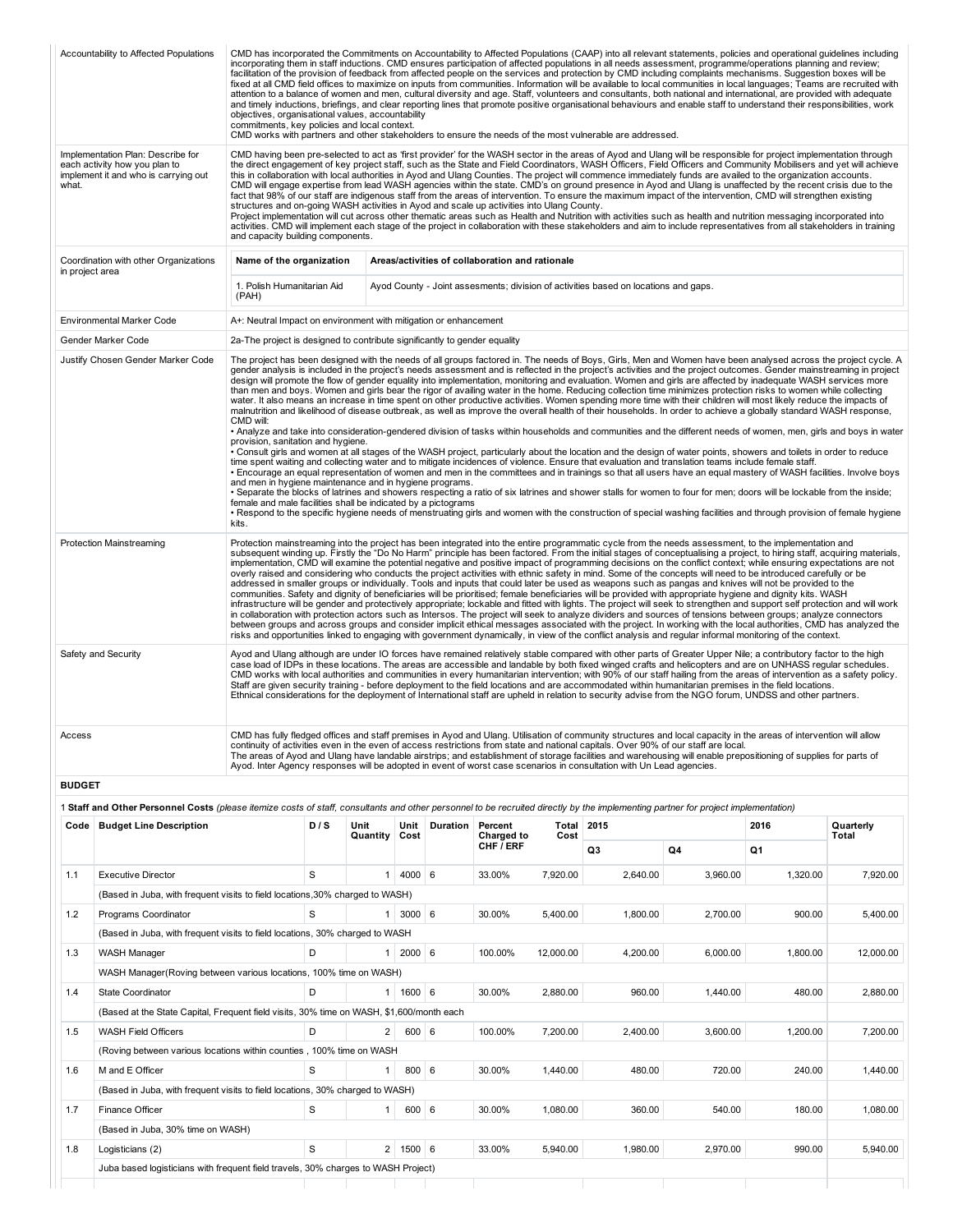| 1.9  | 4 WASH Community Mobilisers                                                                                                                                                                                        | D   | 4                | 400 6          |                           | 100.00%                         | 9,600.00          | 3,200.00   | 4,800.00  | 1,600.00 | 9,600.00                  |
|------|--------------------------------------------------------------------------------------------------------------------------------------------------------------------------------------------------------------------|-----|------------------|----------------|---------------------------|---------------------------------|-------------------|------------|-----------|----------|---------------------------|
|      | (2 per county, based in various field locations at \$400/month, 100% time on WASH)                                                                                                                                 |     |                  |                |                           |                                 |                   |            |           |          |                           |
| 1.10 |                                                                                                                                                                                                                    | D   | 4                | $300$ 6        |                           | 33.00%                          | 2,376.00          | 792.00     | 1,188.00  | 396.00   | 2,376.00                  |
|      | Field Office Support Staff (4)                                                                                                                                                                                     |     |                  |                |                           |                                 |                   |            |           |          |                           |
|      | (These include Cooks, Cleaners and Guards, \$300/month, 33% time on WASH                                                                                                                                           |     |                  |                |                           |                                 |                   |            |           |          |                           |
| 1.11 | <b>Drivers</b>                                                                                                                                                                                                     | S   | 2                | 600   6        |                           | 30.00%                          | 2,160.00          | 720.00     | 1,080.00  | 360.00   | 2,160.00                  |
|      | Drivers (30% time on WASH)                                                                                                                                                                                         |     |                  |                |                           |                                 |                   |            |           |          |                           |
|      | <b>Section Total</b>                                                                                                                                                                                               |     |                  |                |                           |                                 | 57,996.00         | 19,532.00  | 28,998.00 | 9,466.00 | 57,996.00                 |
|      | 2 Supplies, Commodities, Materials (please itemize direct and indirect costs of consumables to be purchased under the project, including associated transportation, freight, storage and distribution costs)       |     |                  |                |                           |                                 |                   |            |           |          |                           |
| Code | <b>Budget Line Description</b>                                                                                                                                                                                     | D/S | Unit<br>Quantity | Unit<br>Cost   | Duration                  | Percent<br>Charged to           | Cost              | Total 2015 |           | 2016     | Quarterly<br><b>Total</b> |
|      |                                                                                                                                                                                                                    |     |                  |                |                           | CHF / ERF                       |                   | Q3         | Q4        | Q1       |                           |
| 2.1  |                                                                                                                                                                                                                    |     | 0                | $\overline{0}$ | 6                         | 100.00%                         | 0.00              | 0.00       | 0.00      | 0.00     |                           |
|      | WASH NFIs (Including PuR tablets, Standard<br>Hygiene and Dignity Kits                                                                                                                                             |     |                  |                |                           |                                 |                   |            |           |          |                           |
|      | To be obtained from UNICEF/IOM/OXFAM PIPELINE - Quantity to be determined by UNICEF/IOM/OXFAM                                                                                                                      |     |                  |                |                           |                                 |                   |            |           |          |                           |
| 2.2  | Latrine Slabs                                                                                                                                                                                                      |     | $\Omega$         |                | $0 \mid 6$                | 100.00%                         | 0.00              | 0.00       | 0.00      | 0.00     |                           |
|      | To be obtained from UNICEF/IOM/OXFAM PIPELINE - Quantity to be determined by UNICEF/IOM/OXFAM                                                                                                                      |     |                  |                |                           |                                 |                   |            |           |          |                           |
| 2.3  | Latrine Digging Kits                                                                                                                                                                                               |     | 0                |                | $0 \mid 6$                | 100.00%                         | 0.00              | 0.00       | 0.00      | 0.00     |                           |
|      | To be obtained from UNICEF/IOM/OXFAM PIPELINE - Quantity to be determined by UNICEF/IOM/OXFAM                                                                                                                      |     |                  |                |                           |                                 |                   |            |           |          |                           |
| 2.4  | <b>Filter Cloths</b>                                                                                                                                                                                               |     | 0                |                | $0 \mid 6$                | 100.00%                         | 0.00              | 0.00       | 0.00      | 0.00     |                           |
|      |                                                                                                                                                                                                                    |     |                  |                |                           |                                 |                   |            |           |          |                           |
|      | To be obtained from UNICEF/IOM/OXFAM PIPELINE - Quantity to be determined by UNICEF/IOM/OXFAM                                                                                                                      |     |                  |                |                           |                                 |                   |            |           |          |                           |
| 2.5  | Tarpaulins                                                                                                                                                                                                         |     | 0                |                | $0 \mid 6$                | 100.00%                         | 0.00              | 0.00       | 0.00      | 0.00     |                           |
|      | To be obtained from UNICEF/IOM/OXFAM PIPELINE - Quantity to be determined by UNICEF/IOM/OXFAM                                                                                                                      |     |                  |                |                           |                                 |                   |            |           |          |                           |
| 2.6  | India Mark II Hand Pump fast moving spare kits                                                                                                                                                                     |     | 0                |                | $0 \mid 6$                | 100.00%                         | 0.00              | 0.00       | 0.00      | 0.00     |                           |
|      | To be obtained from UNICEF/IOM/OXFAM PIPELINE - Quantity to be determined by UNICEF/IOM/OXFAM                                                                                                                      |     |                  |                |                           |                                 |                   |            |           |          |                           |
| 2.7  | Warehousing and storage costs (Installation of                                                                                                                                                                     | D   | 1                | 25000 1        |                           | 100.00%                         | 25,000.00         | 25,000.00  | 0.00      | 0.00     | 25,000.00                 |
|      | rubhall - 10 x 24 meter, 500 MT storage capacity<br>in Ayod as a prepositioning strategy for Northern                                                                                                              |     |                  |                |                           |                                 |                   |            |           |          |                           |
|      | Jonglei                                                                                                                                                                                                            |     |                  |                |                           |                                 |                   |            |           |          |                           |
|      | Warehousing Costs (Juba and Bor)                                                                                                                                                                                   |     |                  |                |                           |                                 |                   |            |           |          |                           |
|      | <b>Section Total</b>                                                                                                                                                                                               |     |                  |                |                           |                                 | 25,000.00         | 25,000.00  | 0.00      | 0.00     | 25,000.00                 |
|      | 3 Equipment (please itemize costs of non-consumables to be purchased under the project)                                                                                                                            |     |                  |                |                           |                                 |                   |            |           |          |                           |
|      |                                                                                                                                                                                                                    |     |                  |                |                           |                                 |                   |            |           |          |                           |
| Code | <b>Budget Line Description</b>                                                                                                                                                                                     | D/S | Unit<br>Quantity | Unit<br>Cost   | Duration                  | Percent<br>Charged to           | Total<br>Cost     | 2015       |           | 2016     | Quarterly<br>Total        |
|      |                                                                                                                                                                                                                    |     |                  |                |                           | CHF / ERF                       |                   | Q3         | Q4        | Q1       |                           |
|      |                                                                                                                                                                                                                    |     |                  |                |                           |                                 |                   |            |           |          |                           |
| 3.1  | Communication and Power Equipment -<br>Hardware Purchase and Installation                                                                                                                                          | D   | 2                | 1 <sup>1</sup> | 3500                      | 50.00%                          | 3,500.00          | 1,200.00   | 1,800.00  | 500.00   | 3.500.00                  |
|      | VSAT Complete Kit+Solar Set (Panel+Battery+ Inverter+Trunking and Installation Costs)                                                                                                                              |     |                  |                |                           |                                 |                   |            |           |          |                           |
|      | <b>Section Total</b>                                                                                                                                                                                               |     |                  |                |                           |                                 | 3,500.00          | 1,200.00   | 1,800.00  | 500.00   | 3.500.00                  |
|      | 4 Contractual Services (please list works and services to be contracted under the project)                                                                                                                         |     |                  |                |                           |                                 |                   |            |           |          |                           |
|      | Code   Budget Line Description                                                                                                                                                                                     | D/S | Unit             |                | Unit   Duration   Percent |                                 | <b>Total 2015</b> |            |           | 2016     | Quarterly                 |
|      |                                                                                                                                                                                                                    |     | Quantity         | Cost           |                           | Charged to<br>CHF / ERF         | Cost              |            |           |          | Total                     |
|      |                                                                                                                                                                                                                    |     |                  |                |                           |                                 |                   | Q3         | Q4        | Q1       |                           |
| 4.1  | 60 existing non-functional water points<br>rehabs/repairs/setups                                                                                                                                                   | D   | 60               | $500$ 1        |                           | 100.00%                         | 30.000.00         | 25,000.00  | 5,000.00  | 0.00     | 30,000.00                 |
|      | 60 non-functional Boreholes and wells rehabs/repair/setup - including institutional WASH facilities at schools, hospitals and communal places. This will include overhauling of non                                |     |                  |                |                           |                                 |                   |            |           |          |                           |
|      | functional Hand Pumps, Plat form repairs, setting up of troughs for animal water access.                                                                                                                           |     |                  |                |                           |                                 |                   |            |           |          |                           |
| 4.2  | Solid Waste Points Installations/Rehabs                                                                                                                                                                            | D   | 120              | $250$ 1        |                           | 100.00%                         | 30,000.00         | 17,000.00  | 13,000.00 | 0.00     | 30,000.00                 |
|      | Solid Waste disposal Point installations and rehabs/repairs/setup and distributions cost                                                                                                                           |     |                  |                |                           |                                 |                   |            |           |          |                           |
| 4.3  | New/existing latrines and bathing facilities setups   D                                                                                                                                                            |     | 90               | $410$ 1        |                           | 100.00%                         | 36.900.00         | 30,000.00  | 6,900.00  | 0.00     | 36,900.00                 |
|      | or rehabs                                                                                                                                                                                                          |     |                  |                |                           |                                 |                   |            |           |          |                           |
|      | 90 Latrines and bathing facilities setups or rehabs using semi - permanent materials.                                                                                                                              |     |                  |                |                           |                                 |                   |            |           |          |                           |
| 4.4  | Transportation from Juba - Ayod and Ulang                                                                                                                                                                          | D   |                  | 5   6000   1   |                           | 100.00%                         | 30,000.00         | 20,000.00  | 10,000.00 | 0.00     | 30,000.00                 |
|      | Transportation Costs of project materials (charter flights) to the field locations and field / distributions                                                                                                       |     |                  |                |                           |                                 |                   |            |           |          |                           |
| 4.5  | Training of WASH Service Providers in Ayod and   D                                                                                                                                                                 |     | 120              | $50$ 1         |                           | 100.00%                         | 6,000.00          | 3,000.00   | 3,000.00  | 0.00     | 6,000.00                  |
|      | Ulang                                                                                                                                                                                                              |     |                  |                |                           |                                 |                   |            |           |          |                           |
|      | Trainings and Rapid Orientations of 160 WASH Service Providers including WMCs, HPs, Pump Mechanics and Community Volunteers. Includes Transportation, Refreshments,<br>Allowances, IEC Materials and Certification |     |                  |                |                           |                                 |                   |            |           |          |                           |
| 4.6  | Hygiene Promotion and Awareness Campaigns                                                                                                                                                                          | D   | $\overline{2}$   | 400   6        |                           | 100.00%                         | 4,800.00          | 2,400.00   | 2,400.00  | 0.00     | 4,800.00                  |
|      | Community Led Campaigns on a monthly basis - in Ayod and Ulang                                                                                                                                                     |     |                  |                |                           |                                 |                   |            |           |          |                           |
|      | <b>Section Total</b>                                                                                                                                                                                               |     |                  |                |                           |                                 | 137,700.00        | 97,400.00  | 40,300.00 | 0.00     | 137,700.00                |
|      | 5 Travel (please itemize travel costs of staff, consultants and other personnel for project implementation)                                                                                                        |     |                  |                |                           |                                 |                   |            |           |          |                           |
| Code | <b>Budget Line Description</b>                                                                                                                                                                                     | D/S | Unit             | Unit           | Duration                  | Percent                         | Total             | 2015       |           | 2016     | Quarterly                 |
|      |                                                                                                                                                                                                                    |     | Quantity         | Cost           |                           | Charged to<br>CHF $\bar{I}$ ERF | Cost              |            |           |          | Total                     |
|      |                                                                                                                                                                                                                    |     |                  |                |                           |                                 |                   | Q3         | Q4        | Q1       |                           |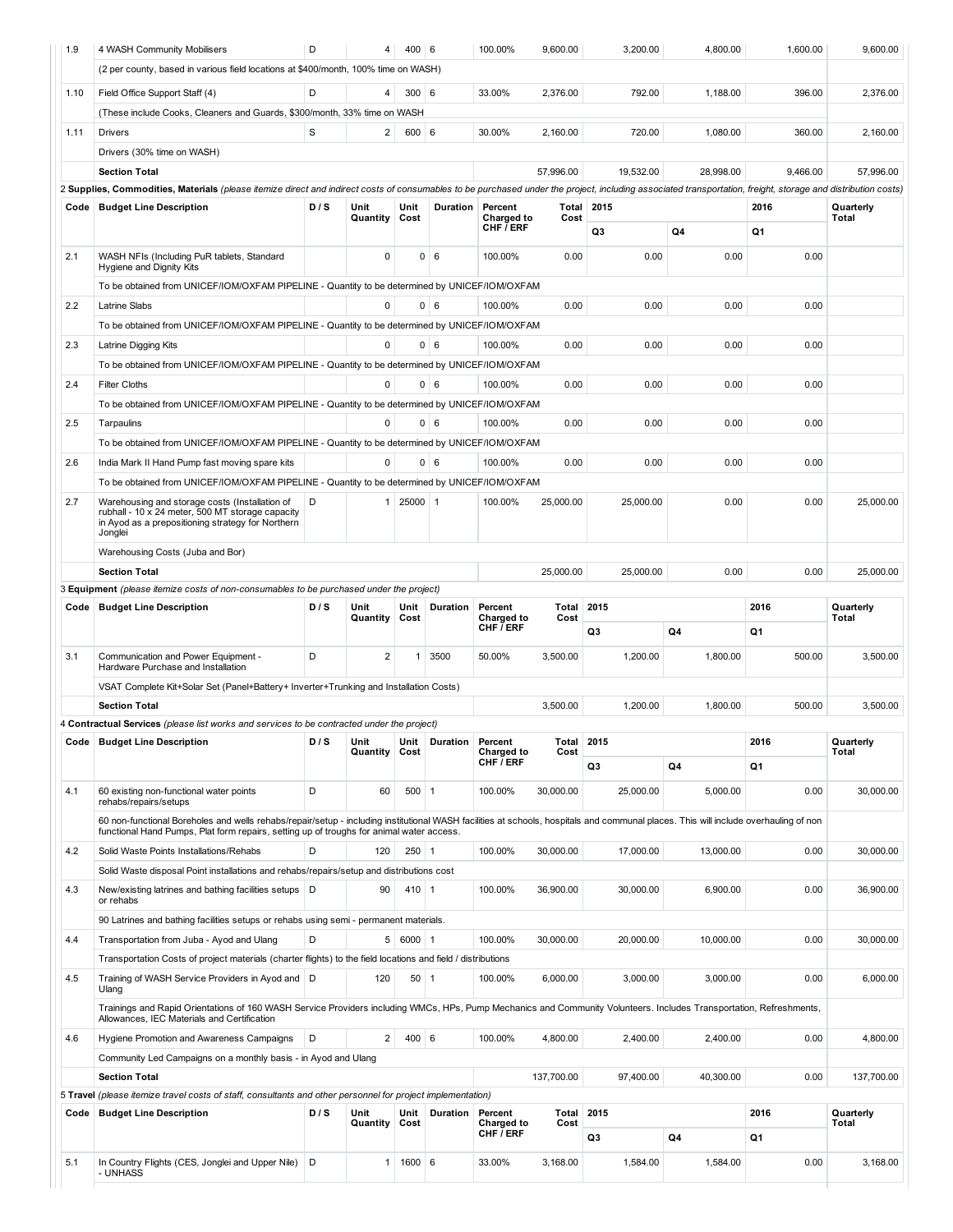|                        | In Country Flights (CES, Jonglei and Upper Nile) - UNHAS                                                                                                                 |                    |           |          |                                 |                       |                                    |                                               |                                                                                                                                                                                                                                                                                                                                                                                                                                                                                                                                                                                                                                                                                                                                                                                                                                                                                                                                                             |             |             |            |
|------------------------|--------------------------------------------------------------------------------------------------------------------------------------------------------------------------|--------------------|-----------|----------|---------------------------------|-----------------------|------------------------------------|-----------------------------------------------|-------------------------------------------------------------------------------------------------------------------------------------------------------------------------------------------------------------------------------------------------------------------------------------------------------------------------------------------------------------------------------------------------------------------------------------------------------------------------------------------------------------------------------------------------------------------------------------------------------------------------------------------------------------------------------------------------------------------------------------------------------------------------------------------------------------------------------------------------------------------------------------------------------------------------------------------------------------|-------------|-------------|------------|
| 5.2                    | Local Coordination, Transportation Costs within<br>Payams and Bomas of Ayod and Ulang                                                                                    |                    | D         |          | 1800 6<br>1 <sup>1</sup>        |                       | 100.00%                            | 10,800.00                                     | 3,600.00                                                                                                                                                                                                                                                                                                                                                                                                                                                                                                                                                                                                                                                                                                                                                                                                                                                                                                                                                    | 5,400.00    | 1,800.00    | 10,800.00  |
|                        | Fuel, Vehicle Hire and Maintenance costs. This includes use of locally available means such as manual labour in areas with no other transportation alternatives.         |                    |           |          |                                 |                       |                                    |                                               |                                                                                                                                                                                                                                                                                                                                                                                                                                                                                                                                                                                                                                                                                                                                                                                                                                                                                                                                                             |             |             |            |
| 5.3                    | <b>Staff Per Diems</b>                                                                                                                                                   |                    | D         | 10       | 100   6                         |                       | 100.00%                            | 6,000.00                                      | 2,000.00                                                                                                                                                                                                                                                                                                                                                                                                                                                                                                                                                                                                                                                                                                                                                                                                                                                                                                                                                    | 3,000.00    | 1,000.00    | 6,000.00   |
|                        | SPD for Juba, Bor and Field Staff directly participating in project implementation.                                                                                      |                    |           |          |                                 |                       |                                    |                                               |                                                                                                                                                                                                                                                                                                                                                                                                                                                                                                                                                                                                                                                                                                                                                                                                                                                                                                                                                             |             |             |            |
| 5.4                    | Distribution costs for WASH and Dignity Kits to<br>2,500 HHS in the Payams and Bomas                                                                                     |                    | D         |          | 4000 2<br>1 <sup>1</sup>        |                       | 100.00%                            | 8,000.00                                      | 5,000.00                                                                                                                                                                                                                                                                                                                                                                                                                                                                                                                                                                                                                                                                                                                                                                                                                                                                                                                                                    | 3,000.00    | 0.00        | 8,000.00   |
|                        | Includes Transportation, Distribution and PDM Exercises.                                                                                                                 |                    |           |          |                                 |                       |                                    |                                               |                                                                                                                                                                                                                                                                                                                                                                                                                                                                                                                                                                                                                                                                                                                                                                                                                                                                                                                                                             |             |             |            |
|                        | <b>Section Total</b>                                                                                                                                                     |                    |           |          |                                 |                       |                                    | 27,968.00                                     | 12.184.00                                                                                                                                                                                                                                                                                                                                                                                                                                                                                                                                                                                                                                                                                                                                                                                                                                                                                                                                                   | 12,984.00   | 2,800.00    | 27,968.00  |
|                        | 6 Transfers and Grants to Counterparts (please list transfers and sub-grants to project implementing partners)                                                           |                    |           |          |                                 |                       |                                    |                                               |                                                                                                                                                                                                                                                                                                                                                                                                                                                                                                                                                                                                                                                                                                                                                                                                                                                                                                                                                             |             |             |            |
| Code                   | <b>Budget Line Description</b>                                                                                                                                           |                    | D/S       | Unit     | Unit                            | Duration              | Percent                            | Total                                         | 2015                                                                                                                                                                                                                                                                                                                                                                                                                                                                                                                                                                                                                                                                                                                                                                                                                                                                                                                                                        |             | 2016        | Quarterly  |
|                        |                                                                                                                                                                          |                    |           | Quantity | Cost                            |                       | Charged to<br>CHF <i>I</i> ERF     | Cost                                          | Q3                                                                                                                                                                                                                                                                                                                                                                                                                                                                                                                                                                                                                                                                                                                                                                                                                                                                                                                                                          | Q4          | Q1          | Total      |
|                        | <b>Section Total</b>                                                                                                                                                     |                    |           |          |                                 |                       |                                    | 0.00                                          | $\mathbf 0$                                                                                                                                                                                                                                                                                                                                                                                                                                                                                                                                                                                                                                                                                                                                                                                                                                                                                                                                                 | $\mathbf 0$ | $\mathbf 0$ | 0.00       |
|                        | 7 General Operating and Other Direct Costs (please include general operating expenses and other direct costs for project implementation)                                 |                    |           |          |                                 |                       |                                    |                                               |                                                                                                                                                                                                                                                                                                                                                                                                                                                                                                                                                                                                                                                                                                                                                                                                                                                                                                                                                             |             |             |            |
| Code                   | <b>Budget Line Description</b>                                                                                                                                           |                    | D/S       | Unit     | Unit                            | Duration              | Percent                            |                                               | <b>Total 2015</b>                                                                                                                                                                                                                                                                                                                                                                                                                                                                                                                                                                                                                                                                                                                                                                                                                                                                                                                                           |             | 2016        | Quarterly  |
|                        |                                                                                                                                                                          |                    |           | Quantity | Cost                            |                       | Charged to<br>CHF <i>I</i> ERF     | Cost                                          | Q3                                                                                                                                                                                                                                                                                                                                                                                                                                                                                                                                                                                                                                                                                                                                                                                                                                                                                                                                                          | Q4          | Q1          | Total      |
|                        |                                                                                                                                                                          |                    |           |          |                                 |                       |                                    |                                               |                                                                                                                                                                                                                                                                                                                                                                                                                                                                                                                                                                                                                                                                                                                                                                                                                                                                                                                                                             |             |             |            |
| 7.1                    | Office rent                                                                                                                                                              |                    | S         |          | $2500 \, 6$<br>1 <sup>1</sup>   |                       | 33.00%                             | 4,950.00                                      | 1,650.00                                                                                                                                                                                                                                                                                                                                                                                                                                                                                                                                                                                                                                                                                                                                                                                                                                                                                                                                                    | 2,475.00    | 825.00      | 4,950.00   |
|                        | Office Rent for Juba and Field Offices - 33% on this project both field and Juba offices                                                                                 |                    |           |          |                                 |                       |                                    |                                               |                                                                                                                                                                                                                                                                                                                                                                                                                                                                                                                                                                                                                                                                                                                                                                                                                                                                                                                                                             |             |             |            |
| 7.2                    | Monthly internet subscription                                                                                                                                            |                    | D         |          | 2   1000   6                    |                       | 50.00%                             | 6,000.00                                      | 2,000.00                                                                                                                                                                                                                                                                                                                                                                                                                                                                                                                                                                                                                                                                                                                                                                                                                                                                                                                                                    | 3.000.00    | 1,000.00    | 6.000.00   |
|                        | Monthly Internet subscription to the 3 field offices and telephone costs (Juba - Field offices)                                                                          |                    |           |          |                                 |                       |                                    |                                               |                                                                                                                                                                                                                                                                                                                                                                                                                                                                                                                                                                                                                                                                                                                                                                                                                                                                                                                                                             |             |             |            |
| 7.3                    | Field offices maintenance and running costs                                                                                                                              |                    | D         |          | 2 <sup>1</sup><br>$1000 \mid 6$ |                       | 50.00%                             | 6.000.00                                      | 2,000.00                                                                                                                                                                                                                                                                                                                                                                                                                                                                                                                                                                                                                                                                                                                                                                                                                                                                                                                                                    | 3,000.00    | 1,000.00    | 6.000.00   |
|                        | Field offices maintenance and running costs - 50% on this project both field and Juba offices                                                                            |                    |           |          |                                 |                       |                                    |                                               |                                                                                                                                                                                                                                                                                                                                                                                                                                                                                                                                                                                                                                                                                                                                                                                                                                                                                                                                                             |             |             |            |
| 7.4                    | Visibility and Signages - Lumpsum                                                                                                                                        |                    | D         |          | $1180$   1<br>1 <sup>1</sup>    |                       | 100.00%                            | 1,180.00                                      | 1,180.00                                                                                                                                                                                                                                                                                                                                                                                                                                                                                                                                                                                                                                                                                                                                                                                                                                                                                                                                                    | 0.00        | 0.00        | 1,180.00   |
|                        |                                                                                                                                                                          |                    |           |          |                                 |                       |                                    |                                               |                                                                                                                                                                                                                                                                                                                                                                                                                                                                                                                                                                                                                                                                                                                                                                                                                                                                                                                                                             |             |             |            |
|                        | Visibility and Signages - Ayod and Ulang.                                                                                                                                |                    |           |          |                                 |                       |                                    |                                               |                                                                                                                                                                                                                                                                                                                                                                                                                                                                                                                                                                                                                                                                                                                                                                                                                                                                                                                                                             |             |             |            |
| 7.5                    | <b>Bank Charges</b>                                                                                                                                                      |                    | S         |          | 1818 3<br>1 <sup>1</sup>        |                       | 100.00%                            | 5,454.00                                      | 3,000.00                                                                                                                                                                                                                                                                                                                                                                                                                                                                                                                                                                                                                                                                                                                                                                                                                                                                                                                                                    | 2,000.00    | 454.00      | 5,454.00   |
|                        | 2% of Total Project Budget                                                                                                                                               |                    |           |          |                                 |                       |                                    |                                               |                                                                                                                                                                                                                                                                                                                                                                                                                                                                                                                                                                                                                                                                                                                                                                                                                                                                                                                                                             |             |             |            |
|                        | <b>Section Total</b>                                                                                                                                                     |                    |           |          |                                 |                       |                                    | 23,584.00                                     | 9,830.00                                                                                                                                                                                                                                                                                                                                                                                                                                                                                                                                                                                                                                                                                                                                                                                                                                                                                                                                                    | 10,475.00   | 3,279.00    | 23,584.00  |
|                        | <b>Sub Total Direct Cost</b>                                                                                                                                             |                    |           |          |                                 |                       |                                    |                                               |                                                                                                                                                                                                                                                                                                                                                                                                                                                                                                                                                                                                                                                                                                                                                                                                                                                                                                                                                             |             |             | 275,748.00 |
|                        | Indirect Programme Support Cost PSC rate (insert percentage, not to exceed 7 per cent)                                                                                   |                    |           |          |                                 |                       |                                    |                                               |                                                                                                                                                                                                                                                                                                                                                                                                                                                                                                                                                                                                                                                                                                                                                                                                                                                                                                                                                             |             |             | 7%         |
|                        | Audit Cost (For NGO, in percent)                                                                                                                                         |                    |           |          |                                 |                       |                                    |                                               |                                                                                                                                                                                                                                                                                                                                                                                                                                                                                                                                                                                                                                                                                                                                                                                                                                                                                                                                                             |             |             | 1%         |
| <b>PSC Amount</b>      |                                                                                                                                                                          |                    |           |          |                                 |                       |                                    |                                               |                                                                                                                                                                                                                                                                                                                                                                                                                                                                                                                                                                                                                                                                                                                                                                                                                                                                                                                                                             |             |             | 19,302.36  |
|                        |                                                                                                                                                                          |                    |           |          |                                 |                       |                                    |                                               |                                                                                                                                                                                                                                                                                                                                                                                                                                                                                                                                                                                                                                                                                                                                                                                                                                                                                                                                                             |             |             |            |
| Amount                 | Quarterly Budget Details for PSC                                                                                                                                         | 2015               |           |          | 2016                            |                       | Total                              |                                               |                                                                                                                                                                                                                                                                                                                                                                                                                                                                                                                                                                                                                                                                                                                                                                                                                                                                                                                                                             |             |             |            |
|                        |                                                                                                                                                                          | Q3                 | Q4        |          | Q <sub>1</sub>                  |                       |                                    |                                               |                                                                                                                                                                                                                                                                                                                                                                                                                                                                                                                                                                                                                                                                                                                                                                                                                                                                                                                                                             |             |             |            |
|                        |                                                                                                                                                                          | 1,302.36           | 18,000.00 |          | 0.00                            |                       | 19,302.36                          |                                               |                                                                                                                                                                                                                                                                                                                                                                                                                                                                                                                                                                                                                                                                                                                                                                                                                                                                                                                                                             |             |             |            |
|                        | <b>Total Fund Project Cost</b>                                                                                                                                           |                    |           |          |                                 |                       |                                    |                                               |                                                                                                                                                                                                                                                                                                                                                                                                                                                                                                                                                                                                                                                                                                                                                                                                                                                                                                                                                             |             |             | 295,050.36 |
|                        |                                                                                                                                                                          |                    |           |          |                                 |                       |                                    |                                               |                                                                                                                                                                                                                                                                                                                                                                                                                                                                                                                                                                                                                                                                                                                                                                                                                                                                                                                                                             |             |             |            |
|                        | <b>Project Locations</b>                                                                                                                                                 |                    |           |          |                                 |                       |                                    |                                               |                                                                                                                                                                                                                                                                                                                                                                                                                                                                                                                                                                                                                                                                                                                                                                                                                                                                                                                                                             |             |             |            |
| Location               | <b>Estimated percentage of</b><br>budget for each location                                                                                                               | Beneficiary<br>Men | Women     | Boy      | Girl                            | <b>Total Activity</b> |                                    |                                               |                                                                                                                                                                                                                                                                                                                                                                                                                                                                                                                                                                                                                                                                                                                                                                                                                                                                                                                                                             |             |             |            |
| Jonglei -><br>Ayod     | 60                                                                                                                                                                       | 1917               | 3186      | 1413     | 2484                            | 9000                  | materials<br>promotion activities. | longer lasting materials such as Iron Sheets. | Activity 1.1.1 : Broken down hand pumps/boreholes rehabilitated in the target locations.<br>Activity 1.1.2 : Hand dug wells rehabilitated in areas with no boreholes and deemed feasible.<br>Activity 1.2.1 : Purification tablets, filter Cloths and other WASH NFIs distributed to vulnerable communities<br>Activity 2.1.1 : Rehabilitation and upgrading of bathing shelters and latrines to more durable structures using<br>Activity 2.1.2 : Establishment of bathing shelters and latrines to more strategic points such as schools,<br>clinics, PHCCs, PHCUs, churches, markets and other public places using plastic sheeting and local<br>Activity 2.1.3 : Establishment of 120 solid waste disposal points in Ayod and Ulang.<br>Activity 3.1.1 : Training of both male and female community representatives in emergency designed hygiene<br>Activity 3.1.2 : Hygiene promotion activities at both community and institutional level organised. |             |             |            |
| Upper Nile<br>-> Ulang | 40<br>Project Locations (first admin location where activities will be implemented. If the project is covering more than one State please indicate percentage per State) | 1295               | 2124      | 942      | 1656                            | 6017                  | materials<br>promotion activities. | longer lasting materials such as Iron Sheets. | Activity 1.1.1 : Broken down hand pumps/boreholes rehabilitated in the target locations.<br>Activity 1.1.2 : Hand dug wells rehabilitated in areas with no boreholes and deemed feasible.<br>Activity 1.2.1 : Purification tablets, filter Cloths and other WASH NFIs distributed to vulnerable communities<br>Activity 2.1.1 : Rehabilitation and upgrading of bathing shelters and latrines to more durable structures using<br>Activity 2.1.2 : Establishment of bathing shelters and latrines to more strategic points such as schools,<br>clinics, PHCCs, PHCUs, churches, markets and other public places using plastic sheeting and local<br>Activity 2.1.3 : Establishment of 120 solid waste disposal points in Ayod and Ulang.<br>Activity 3.1.1 : Training of both male and female community representatives in emergency designed hygiene<br>Activity 3.1.2 : Hygiene promotion activities at both community and institutional level organised. |             |             |            |
| <b>DOCUMENTS</b>       |                                                                                                                                                                          |                    |           |          |                                 |                       |                                    |                                               |                                                                                                                                                                                                                                                                                                                                                                                                                                                                                                                                                                                                                                                                                                                                                                                                                                                                                                                                                             |             |             |            |
|                        | <b>Document Description</b>                                                                                                                                              |                    |           |          |                                 |                       |                                    |                                               |                                                                                                                                                                                                                                                                                                                                                                                                                                                                                                                                                                                                                                                                                                                                                                                                                                                                                                                                                             |             |             |            |
| 1. 2015.pdf            |                                                                                                                                                                          |                    |           |          |                                 |                       |                                    |                                               |                                                                                                                                                                                                                                                                                                                                                                                                                                                                                                                                                                                                                                                                                                                                                                                                                                                                                                                                                             |             |             |            |